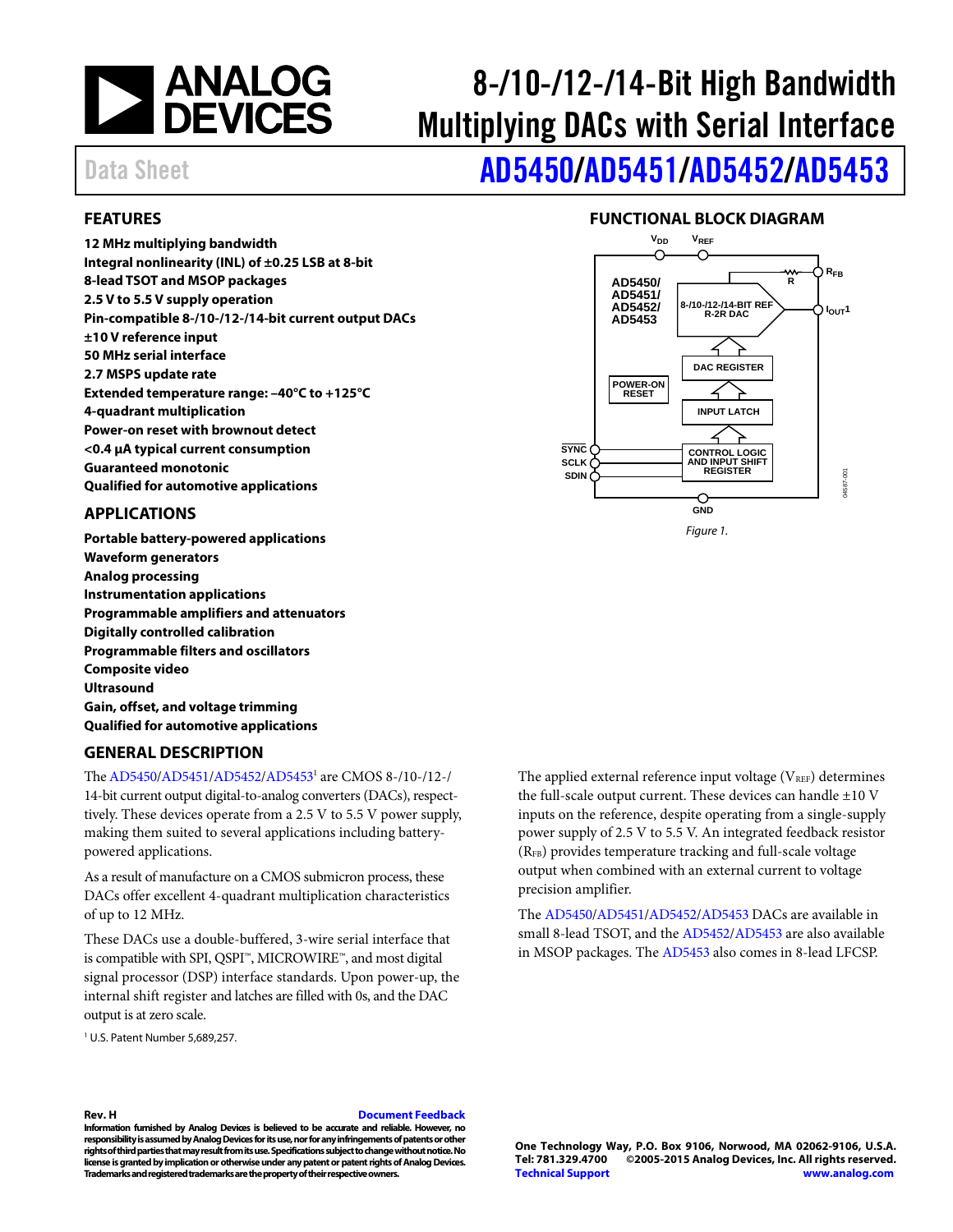### TABLE OF CONTENTS

#### <span id="page-1-0"></span>**REVISION HISTORY**

| $12/15$ —Rev. G to Rev. H                                |
|----------------------------------------------------------|
|                                                          |
| Changes to Applications Section and General              |
|                                                          |
| Deleted Positive Output Voltage Section and Figure 47 18 |
|                                                          |
| Changes to ADSP-21xx Processors to AD5450/AD5451/AD5452/ |
|                                                          |
| Changes to ADSP-BF504 to ADSP-BF592 Device Family to     |
| AD5450/AD5451/AD5452/AD5453 Interface Section, MC68HC11  |
| to AD5450/AD5451/AD5452/AD5453 Interface Section,        |
|                                                          |
| Changes to PIC16C6x/PIC16C7x to AD5450/AD5451/AD5452/    |
|                                                          |
|                                                          |
|                                                          |
| $6/13$ —Rev. F to Rev. G                                 |

#### **4/12—Rev. E to Rev. F**

| Deleted Evaluation Board for the DAC Section, Power Supplies<br>for the Evaluation Board Section, and Figure 64; |  |
|------------------------------------------------------------------------------------------------------------------|--|
|                                                                                                                  |  |
|                                                                                                                  |  |
|                                                                                                                  |  |
|                                                                                                                  |  |
|                                                                                                                  |  |
|                                                                                                                  |  |

| Divider or Programmable Gain Element 19 |  |
|-----------------------------------------|--|
|                                         |  |
|                                         |  |
|                                         |  |
|                                         |  |
|                                         |  |
|                                         |  |
|                                         |  |
|                                         |  |
|                                         |  |

#### **3/11—Rev. D to Rev. E**

| Added Figure 54 (Renumbered Sequentially)  21 |
|-----------------------------------------------|
|                                               |
| $2/11$ – Rev. C to Rev. D                     |
|                                               |
|                                               |
|                                               |
|                                               |
|                                               |
| $1/10$ —Rev. B to Rev. C                      |
|                                               |
|                                               |
|                                               |
|                                               |
| $3/06$ —Rev. A to Rev. B                      |
|                                               |
|                                               |
|                                               |
|                                               |
|                                               |
|                                               |
|                                               |
|                                               |
|                                               |
|                                               |
| $7/05$ —Rev. 0 to Rev. A                      |
|                                               |
|                                               |
|                                               |
|                                               |
|                                               |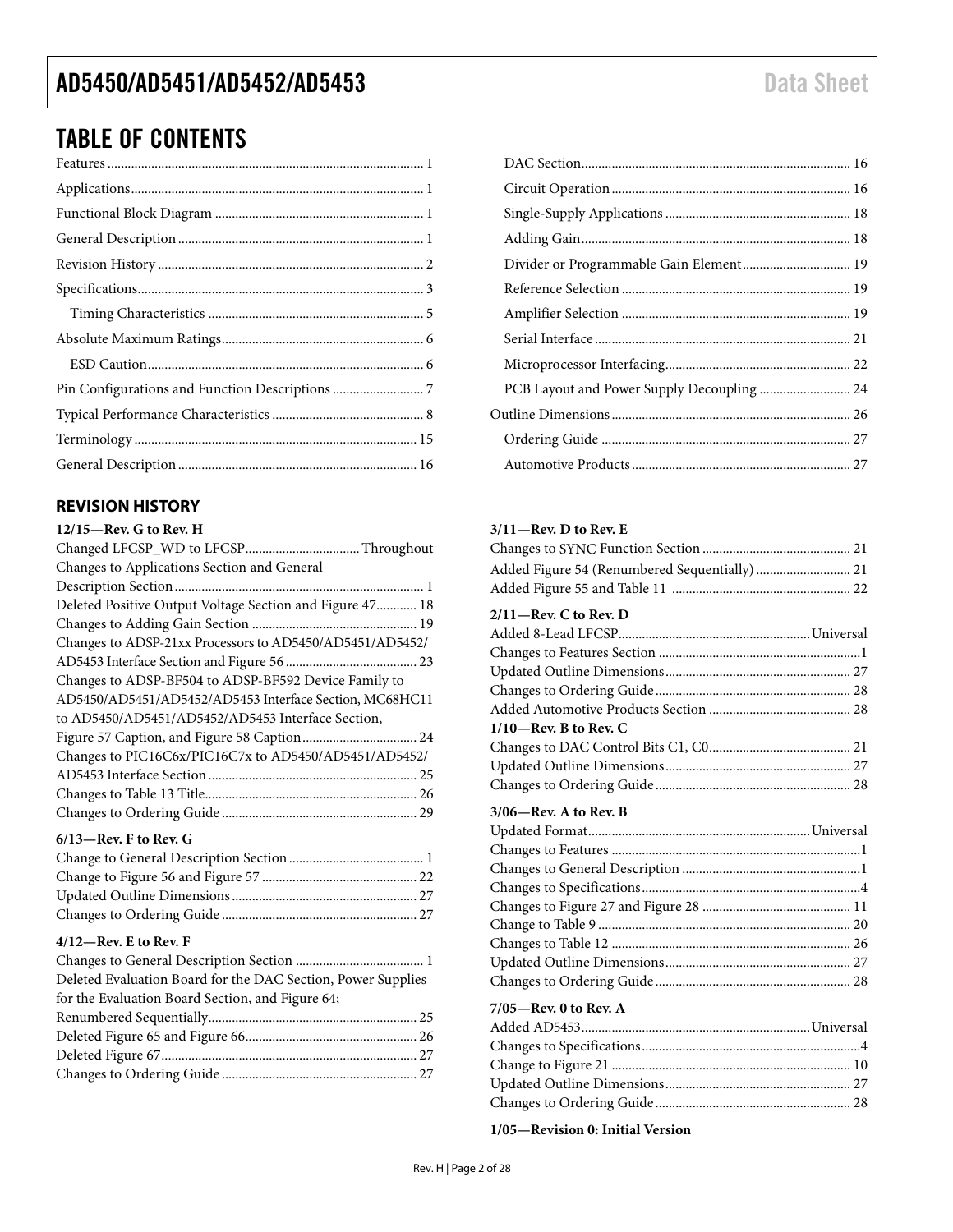### <span id="page-2-0"></span>**SPECIFICATIONS**

V<sub>DD</sub> = 2.5 V to 5.5 V, V<sub>REF</sub> = 10 V. Temperature range for Y version: −40°C to +125°C. All specifications T<sub>MIN</sub> to T<sub>MAX</sub>, unless otherwise noted. DC performance measured with [OP177](http://www.analog.com/OP177?doc=AD5450_5451_5452_5453.pdf) and ac performance measured with [AD8038,](http://www.analog.com/AD8038?doc=AD5450_5451_5452_5453.pdf) unless otherwise noted.

| Table 1.                                        |                |            |            |             |                                                                  |
|-------------------------------------------------|----------------|------------|------------|-------------|------------------------------------------------------------------|
| <b>Parameter</b>                                | <b>Min</b>     | <b>Typ</b> | Max        | Unit        | <b>Test Conditions/Comments</b>                                  |
| <b>STATIC PERFORMANCE</b>                       |                |            |            |             |                                                                  |
| AD5450                                          |                |            |            |             |                                                                  |
| Resolution                                      |                |            | 8          | <b>Bits</b> |                                                                  |
| Relative Accuracy                               |                |            | $\pm 0.25$ | <b>LSB</b>  |                                                                  |
| <b>Differential Nonlinearity</b>                |                |            | ±0.5       | <b>LSB</b>  | Guaranteed monotonic                                             |
| <b>Total Unadjusted Error</b>                   |                |            | ±0.5       | <b>LSB</b>  |                                                                  |
| Gain Error                                      |                |            | ±0.25      | <b>LSB</b>  |                                                                  |
| AD5451                                          |                |            |            |             |                                                                  |
| Resolution                                      |                |            | 10         | <b>Bits</b> |                                                                  |
| Relative Accuracy                               |                |            | ±0.25      | <b>LSB</b>  |                                                                  |
| <b>Differential Nonlinearity</b>                |                |            | ±0.5       | <b>LSB</b>  | Guaranteed monotonic                                             |
| <b>Total Unadjusted Error</b>                   |                |            | ±0.5       | <b>LSB</b>  |                                                                  |
| <b>Gain Error</b>                               |                |            | ±0.25      | <b>LSB</b>  |                                                                  |
| AD5452                                          |                |            |            |             |                                                                  |
| Resolution                                      |                |            | 12         | <b>Bits</b> |                                                                  |
| Relative Accuracy                               |                |            | ±0.5       | <b>LSB</b>  |                                                                  |
| <b>Differential Nonlinearity</b>                |                |            | ±1         | <b>LSB</b>  | Guaranteed monotonic                                             |
| <b>Total Unadjusted Error</b>                   |                |            | ±1         | <b>LSB</b>  |                                                                  |
| <b>Gain Error</b>                               |                |            | ±0.5       | <b>LSB</b>  |                                                                  |
| AD5453                                          |                |            |            |             |                                                                  |
| Resolution                                      |                |            | 14         | <b>Bits</b> |                                                                  |
| Relative Accuracy                               |                |            | ±2         | <b>LSB</b>  |                                                                  |
| <b>Differential Nonlinearity</b>                |                |            | $-1/+2$    | <b>LSB</b>  | Guaranteed monotonic                                             |
| <b>Total Unadjusted Error</b>                   |                |            | ±4         | <b>LSB</b>  |                                                                  |
| <b>Gain Error</b>                               |                |            | ±2.5       | <b>LSB</b>  |                                                                  |
| Gain Error Temperature Coefficient <sup>1</sup> |                | ±2         |            | ppm FSR/°C  |                                                                  |
| <b>Output Leakage Current</b>                   |                |            | ±1         | nA          | Data = $0x0000$ , T <sub>A</sub> = $25^{\circ}$ C, Iout1         |
|                                                 |                |            | ±10        | nA          | Data = 0x0000, $T_A = -40^{\circ}C$ to +125°C, $I_{\text{OUT}}1$ |
| REFERENCE INPUT <sup>1</sup>                    |                |            |            |             |                                                                  |
| Reference Input Range                           |                | ±10        |            | $\sf V$     |                                                                  |
| VREF Input Resistance                           | 7              | 9          | 11         | kΩ          | Input resistance, $TC = -50$ ppm/°C                              |
| RFB Feedback Resistance                         | 7              | 9          | 11         | kΩ          | Input resistance, $TC = -50$ ppm/°C                              |
| Input Capacitance                               |                |            |            |             |                                                                  |
| Zero-Scale Code                                 |                | 18         | 22         | pF          |                                                                  |
| <b>Full-Scale Code</b>                          |                | 18         | 22         | pF          |                                                                  |
| DIGITAL INPUTS/OUTPUTS <sup>1</sup>             |                |            |            |             |                                                                  |
| Input High Voltage, VIH                         | 2.0            |            |            | V           | $V_{DD} = 3.6 V to 5 V$                                          |
|                                                 | 1.7            |            |            | V           | $V_{DD} = 2.5 V$ to 3.6 V                                        |
| Input Low Voltage, VL                           |                |            | 0.8        | v           | $V_{DD} = 2.7 V$ to 5.5 V                                        |
|                                                 |                |            | 0.7        | ٧           | $V_{DD} = 2.5 V$ to 2.7 V                                        |
| Output High Voltage, VOH                        | $V_{DD} - 1$   |            |            | V           | $V_{DD} = 4.5$ V to 5 V, Isource = 200 µA                        |
|                                                 | $V_{DD} - 0.5$ |            |            | V           | $V_{DD} = 2.5 V$ to 3.6 V, Isource = 200 µA                      |
| Output Low Voltage, Vol.                        |                |            | 0.4        | V           | $V_{DD} = 4.5 V$ to 5 V, $I_{SINK} = 200 \mu A$                  |
|                                                 |                |            | 0.4        | $\vee$      | $V_{DD} = 2.5 V$ to 3.6 V, $I_{SINK} = 200 \mu A$                |
| Input Leakage Current, IL                       |                |            | ±1         | nA          | $T_A = 25^{\circ}C$                                              |
|                                                 |                |            | ±10        | nA          | $T_A = -40^{\circ}C$ to $+125^{\circ}C$                          |
| Input Capacitance                               |                |            | 10         | pF          |                                                                  |
|                                                 |                |            |            |             |                                                                  |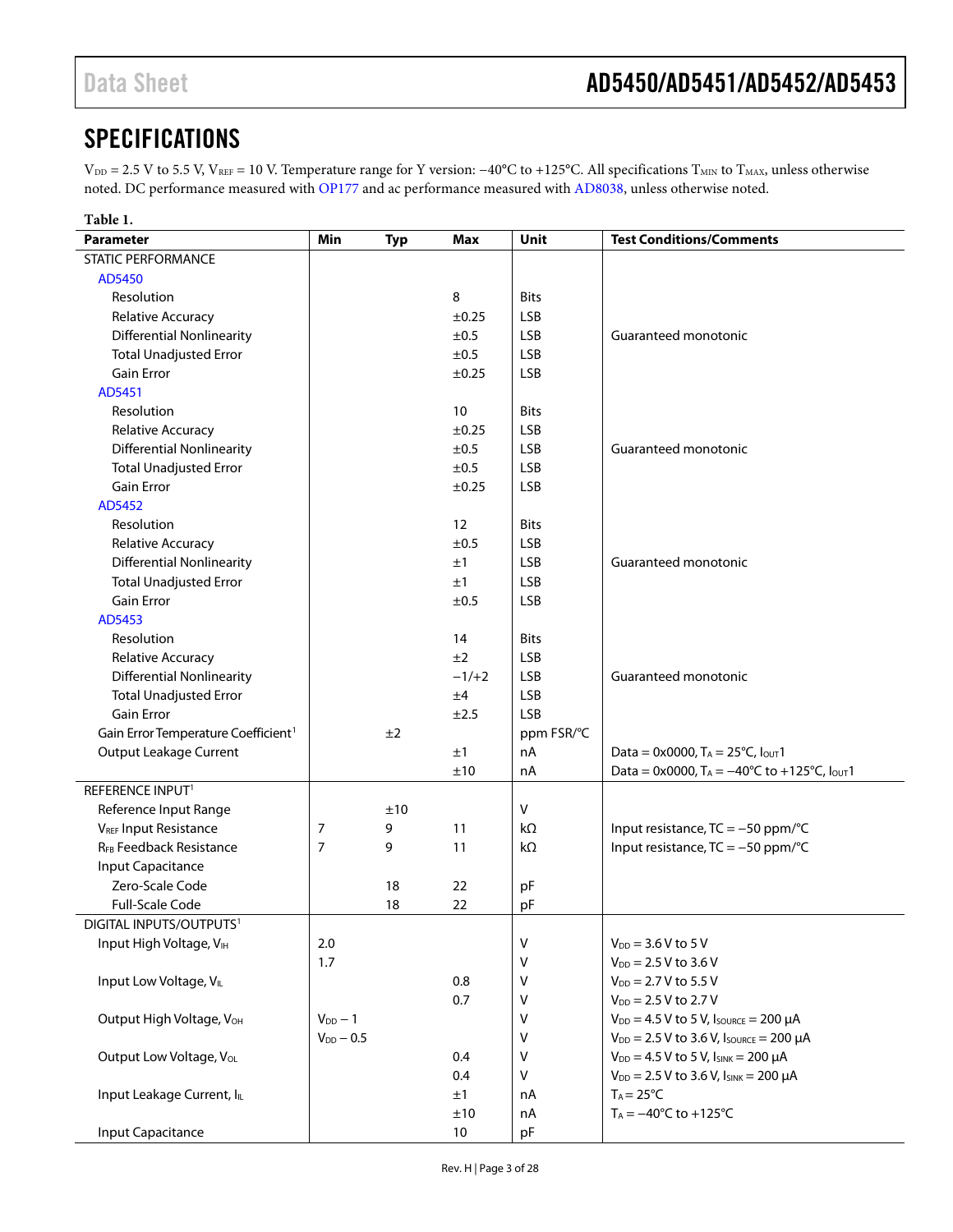<span id="page-3-0"></span>

| <b>Parameter</b>                      | Min | <b>Typ</b>     | Max   | Unit    | <b>Test Conditions/Comments</b>                                                                   |
|---------------------------------------|-----|----------------|-------|---------|---------------------------------------------------------------------------------------------------|
| DYNAMIC PERFORMANCE <sup>1</sup>      |     |                |       |         |                                                                                                   |
| Reference Multiplying BW              |     | 12             |       | MHz     | $V_{REF} = \pm 3.5$ V, DAC loaded with all 1s                                                     |
| Multiplying Feedthrough Error         |     |                |       |         | $V_{REF} = \pm 3.5$ V, DAC loaded with all 0s                                                     |
|                                       |     | 72             |       | dB      | 100 kHz                                                                                           |
|                                       |     | 64             |       | dB      | 1 MHz                                                                                             |
|                                       |     | 44             |       | dB      | 10 MHz                                                                                            |
| Output Voltage Settling Time          |     |                |       |         | $V_{REF}$ = 10 V, RLOAD = 100 $\Omega$ ; DAC latch alternately<br>loaded with 0s and 1s           |
| Measured to ±1 mV of FS               |     | 100            | 110   | ns      |                                                                                                   |
| Measured to $\pm 4$ mV of FS          |     | 24             | 40    | ns      |                                                                                                   |
| Measured to $\pm 16$ mV of FS         |     | 16             | 33    | ns      |                                                                                                   |
| <b>Digital Delay</b>                  |     | 20             | 40    | ns      | Interface delay time                                                                              |
| 10% to 90% Settling Time              |     | 10             | 30    | ns      | Rise and fall times, $V_{REF} = 10 V$ , $R_{LOAD} = 100 \Omega$                                   |
| Digital-to-Analog Glitch Impulse      |     | $\overline{2}$ |       | nV-s    | 1 LSB change around major carry, $V_{REF} = 0 V$                                                  |
| <b>Output Capacitance</b>             |     |                |       |         |                                                                                                   |
| I <sub>OUT</sub> 1                    |     | 13             |       | рF      | DAC latches loaded with all 0s                                                                    |
|                                       |     | 28             |       | pF      | DAC latches loaded with all 1s                                                                    |
| I <sub>OUT</sub> 2                    |     | 18             |       | pF      | DAC latches loaded with all 0s                                                                    |
|                                       |     | 5              |       | pF      | DAC latches loaded with all 1s                                                                    |
| Digital Feedthrough                   |     | 0.5            |       | $nV-s$  | Feedthrough to DAC output with $\overline{CS}$ high and<br>alternate loading of all 0s and all 1s |
| Analog THD                            |     | 83             |       | dB      | $V_{REF}$ = 3.5 V p-p, all 1s loaded, $f = 1$ kHz                                                 |
| Digital THD                           |     |                |       |         | $Clock = 1 MHz, V_{REF} = 3.5 V$                                                                  |
| 50 kHz fout                           |     | 71             |       | dB      |                                                                                                   |
| 20 kHz four                           |     | 77             |       | dB      |                                                                                                   |
| <b>Output Noise Spectral Density</b>  |     | 25             |       | nV/√Hz  | At 1 kHz                                                                                          |
| SFDR Performance (Wide Band)          |     |                |       |         | $Clock = 1 MHz, V_{REF} = 3.5 V$                                                                  |
| 50 kHz four                           |     | 78             |       | dB      |                                                                                                   |
| 20 kHz four                           |     | 74             |       | dB      |                                                                                                   |
| <b>SFDR Performance (Narrow Band)</b> |     |                |       |         | $Clock = 1 MHz, V_{REF} = 3.5 V$                                                                  |
| 50 kHz four                           |     | 87             |       | dB      |                                                                                                   |
| 20 kHz four                           |     | 85             |       | dB      |                                                                                                   |
| <b>Intermodulation Distortion</b>     |     | 79             |       | dB      | $f_1 = 20$ kHz, $f_2 = 25$ kHz, clock = 1 MHz, $V_{REF} = 3.5$ V                                  |
| POWER REQUIREMENTS                    |     |                |       |         |                                                                                                   |
| Power Supply Range                    | 2.5 |                | 5.5   | V       |                                                                                                   |
| $I_{DD}$                              |     | 0.4            | 10    | μA      | $T_A = -40^{\circ}C$ to +125°C, logic inputs = 0 V or $V_{DD}$                                    |
|                                       |     |                | 0.6   | μA      | $T_A = 25^{\circ}$ C, logic inputs = 0 V or V <sub>DD</sub>                                       |
| Power Supply Sensitivity <sup>1</sup> |     |                | 0.001 | $% /$ % | $\Delta V_{DD} = \pm 5\%$                                                                         |

<sup>1</sup> Guaranteed by design and characterization, not subject to production test.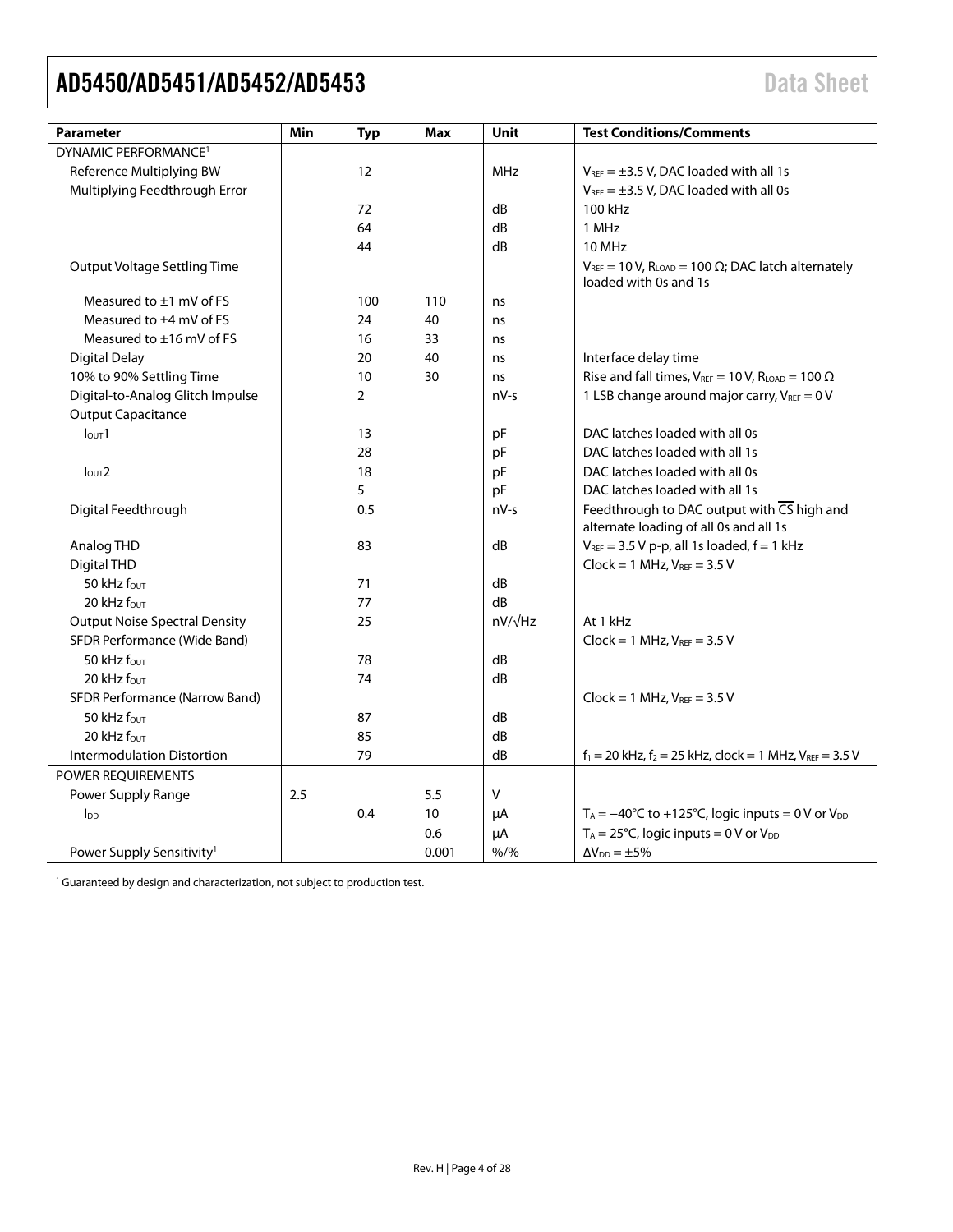#### <span id="page-4-0"></span>**TIMING CHARACTERISTICS**

All input signals are specified with  $t_R = t_F = 1$  ns (10% to 90% of  $V_{DD}$ ) and timed from a voltage level of  $(V_{IL} + V_{IH})/2$ .  $V_{DD} = 2.5$  V to 5.5 V, V<sub>REF</sub> = 10 V, temperature range for Y version: −40°C to +125°C. All specifications T<sub>MIN</sub> to T<sub>MAX</sub>, unless otherwise noted.

| Table 2.               |                           |             |                                                                                         |
|------------------------|---------------------------|-------------|-----------------------------------------------------------------------------------------|
| Parameter <sup>1</sup> | $V_{DD} = 2.5 V$ to 5.5 V | Unit        | <b>Description</b>                                                                      |
| f <sub>sclk</sub>      | 50                        | MHz max     | Maximum clock frequency                                                                 |
| t1                     | 20                        | ns min      | SCLK cycle time                                                                         |
| t <sub>2</sub>         | 8                         | ns min      | SCLK high time                                                                          |
| t3                     | 8                         | ns min      | <b>SCLK</b> low time                                                                    |
| t4                     | 8                         | ns min      | SYNC falling edge to SCLK active edge setup time                                        |
| t5                     | 5                         | ns min      | Data setup time                                                                         |
| t6                     | 4.5                       | ns min      | Data hold time                                                                          |
| t7                     | 5                         | ns min      | SYNC rising edge to SCLK active edge                                                    |
| $t_8$                  | 30                        | ns min      | Minimum SYNC high time                                                                  |
| Update Rate            | 2.7                       | <b>MSPS</b> | Consists of cycle time, SYNC high time, data setup, and<br>output voltage settling time |

<sup>1</sup> Guaranteed by design and characterization, not subject to production test.



*Figure 2. Timing Diagram*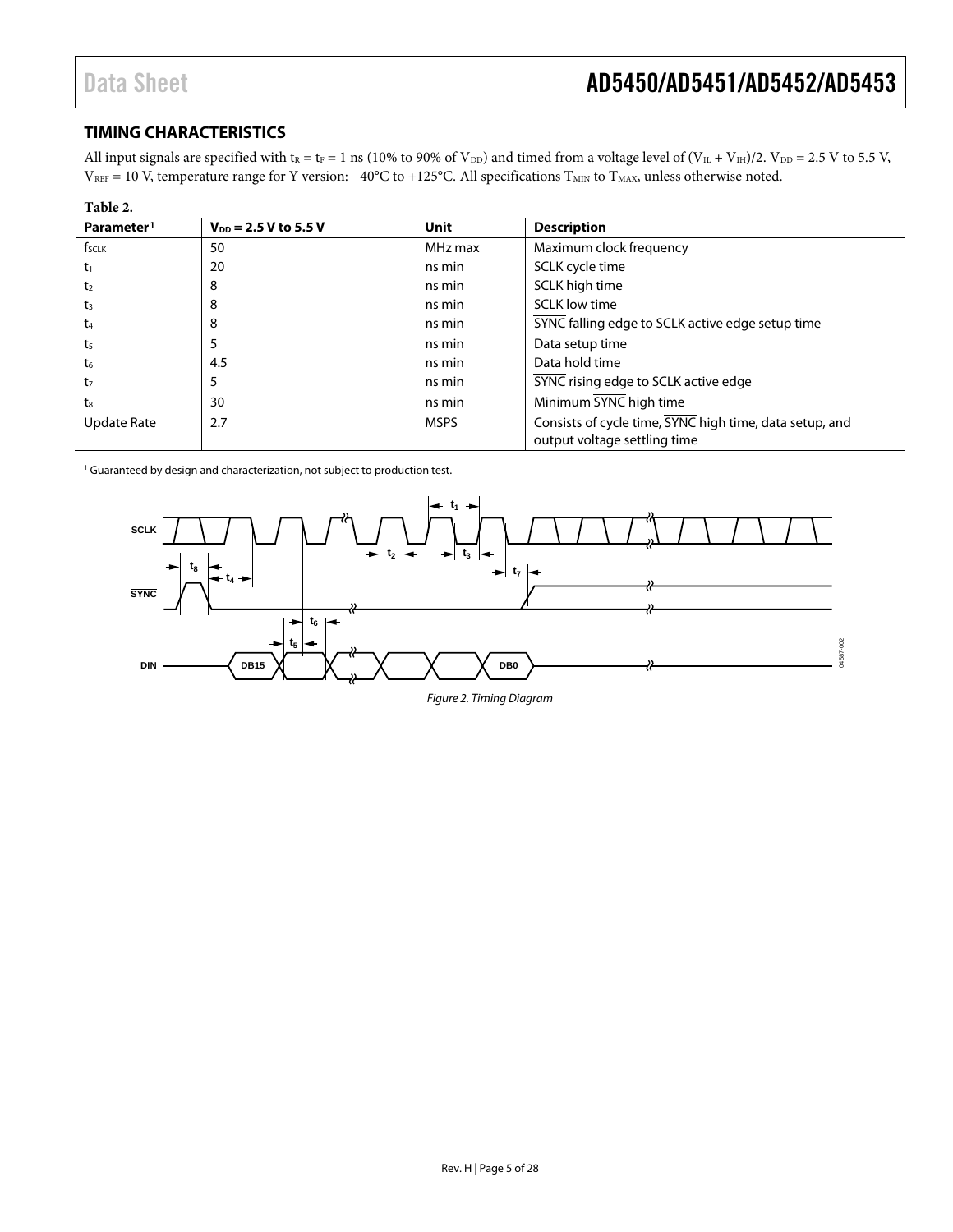### <span id="page-5-0"></span>ABSOLUTE MAXIMUM RATINGS

Transient currents of up to 100 mA do not cause SCR latch-up.  $T_A = 25$ °C, unless otherwise noted.

#### **Table 3.**

| Parameter                                            | Rating                              |
|------------------------------------------------------|-------------------------------------|
| V <sub>DD</sub> to GND                               | $-0.3$ V to $+7$ V                  |
| VREE, REB to GND                                     | $-12V$ to $+12V$                    |
| $IQUT1$ to GND                                       | $-0.3$ V to $+7$ V                  |
| Input Current to Any Pin Except Supplies             | $+10 \text{ mA}$                    |
| Logic Inputs and Output <sup>1</sup>                 | $-0.3$ V to V <sub>DD</sub> + 0.3 V |
| Operating Temperature Range, Extended<br>(Y Version) | $-40^{\circ}$ C to $+125^{\circ}$ C |
| Storage Temperature Range                            | $-65^{\circ}$ C to $+150^{\circ}$ C |
| Junction Temperature                                 | $150^{\circ}$ C                     |
| $\theta_{JA}$ Thermal Impedance                      |                                     |
| 8-Lead MSOP                                          | 206°C/W                             |
| 8-Lead TSOT                                          | $211^{\circ}$ C/W                   |
| Lead Temperature, Soldering (10 sec)                 | 300°C                               |
| IR Reflow, Peak Temperature (<20 sec)                | $235^{\circ}$ C                     |

<sup>1</sup> Overvoltages at SCLK,  $\overline{\text{SYNC}}$ , and SDIN are clamped by internal diodes.

Stresses at or above those listed under Absolute Maximum Ratings may cause permanent damage to the product. This is a stress rating only; functional operation of the product at these or any other conditions above those indicated in the operational section of this specification is not implied. Operation beyond the maximum operating conditions for extended periods may affect product reliability.

#### <span id="page-5-1"></span>**ESD CAUTION**



ESD (electrostatic discharge) sensitive device. Charged devices and circuit boards can discharge without detection. Although this product features patented or proprietary protection circuitry, damage may occur on devices subjected to high energy ESD. Therefore, proper ESD precautions should be taken to avoid performance degradation or loss of functionality.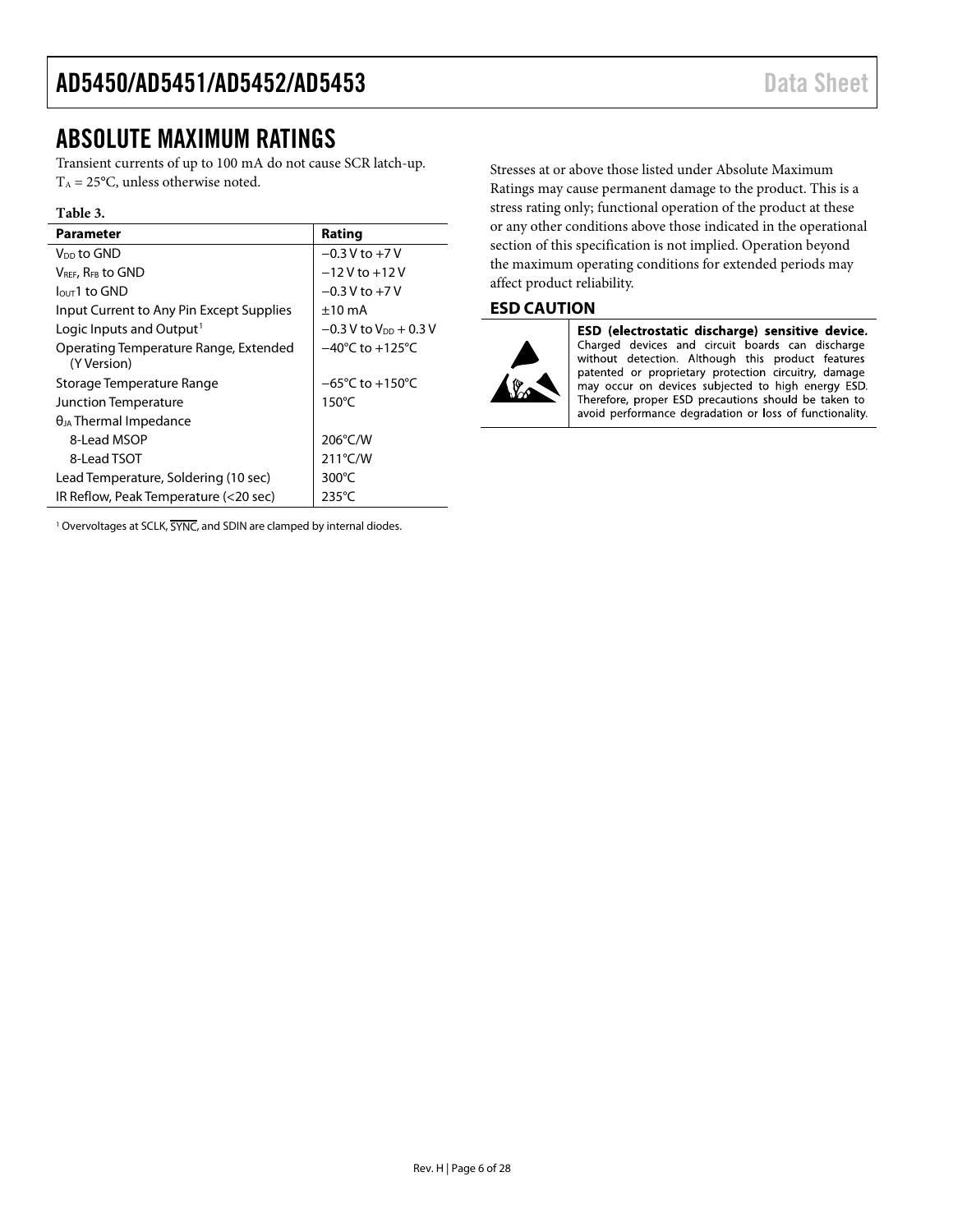### <span id="page-6-0"></span>PIN CONFIGURATIONS AND FUNCTION DESCRIPTIONS



Figure 5. 8-Lead LFCSP Pin Configuration

#### **Table 4. Pin Function Descriptions**

|             | Pin No <sup>1</sup> |              |                             |                                                                                                                                                                                                                                                                                                         |
|-------------|---------------------|--------------|-----------------------------|---------------------------------------------------------------------------------------------------------------------------------------------------------------------------------------------------------------------------------------------------------------------------------------------------------|
| <b>TSOT</b> | <b>MSOP</b>         | <b>LFCSP</b> | <b>Mnemonic</b>             | <b>Description</b>                                                                                                                                                                                                                                                                                      |
|             | 8                   | 8            | <b>RFB</b>                  | DAC Feedback Resistor. Establish voltage output for the DAC by connecting to external<br>amplifier output.                                                                                                                                                                                              |
|             |                     |              | $\mathsf{V}_{\mathsf{REF}}$ | DAC Reference Voltage Input.                                                                                                                                                                                                                                                                            |
|             | 6                   | 6            | V <sub>DD</sub>             | Positive Power Supply Input. These devices can operate from a supply of 2.5 V to 5.5 V.                                                                                                                                                                                                                 |
|             | 5                   | 5            | <b>SYNC</b>                 | Active Low Control Input. This is the frame synchronization signal for the input data. Data is<br>loaded to the shift register upon the active edge of the following clocks.                                                                                                                            |
|             | 4                   | 4            | <b>SDIN</b>                 | Serial Data Input. Data is clocked into the 16-bit input register upon the active edge of the serial<br>clock input. By default, in power-up mode data is clocked into the shift register upon the falling<br>edge of SCLK. The control bits allow the user to change the active edge to a rising edge. |
| 6           | 3                   | 3            | <b>SCLK</b>                 | Serial Clock Input. By default, data is clocked into the input shift register upon the falling edge of<br>the serial clock input. Alternatively, by means of the serial control bits, the device can be configured<br>such that data is clocked into the shift register upon the rising edge of SCLK.   |
|             | $\overline{2}$      | 2            | <b>GND</b>                  | Ground Pin.                                                                                                                                                                                                                                                                                             |
| 8           |                     |              | I <sub>OUT</sub> 1          | DAC Current Output.                                                                                                                                                                                                                                                                                     |
| N/A         | N/A                 | <b>EPAD</b>  | <b>EPAD</b>                 | Exposed pad must be connected to ground.                                                                                                                                                                                                                                                                |

 $<sup>1</sup>$  N/A = not applicable.</sup>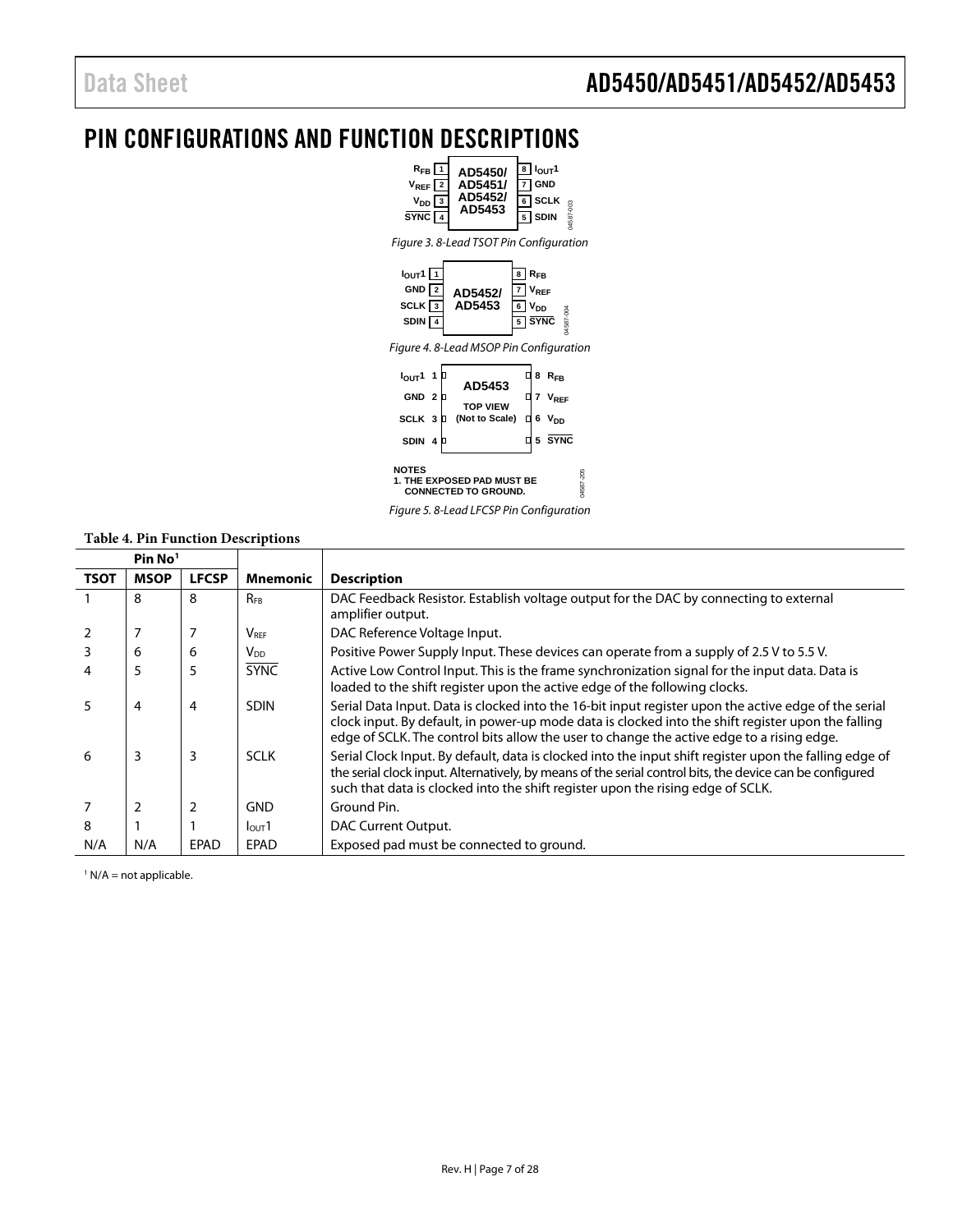# <span id="page-7-0"></span>TYPICAL PERFORMANCE CHARACTERISTICS



*Figure 6. INL vs. Code (8-Bit DAC)* 



*Figure 7. INL vs. Code (10-Bit DAC)* 



*Figure 8. INL vs. Code (12-Bit DAC)*









*Figure 11. DNL vs. Code (10-Bit DAC)*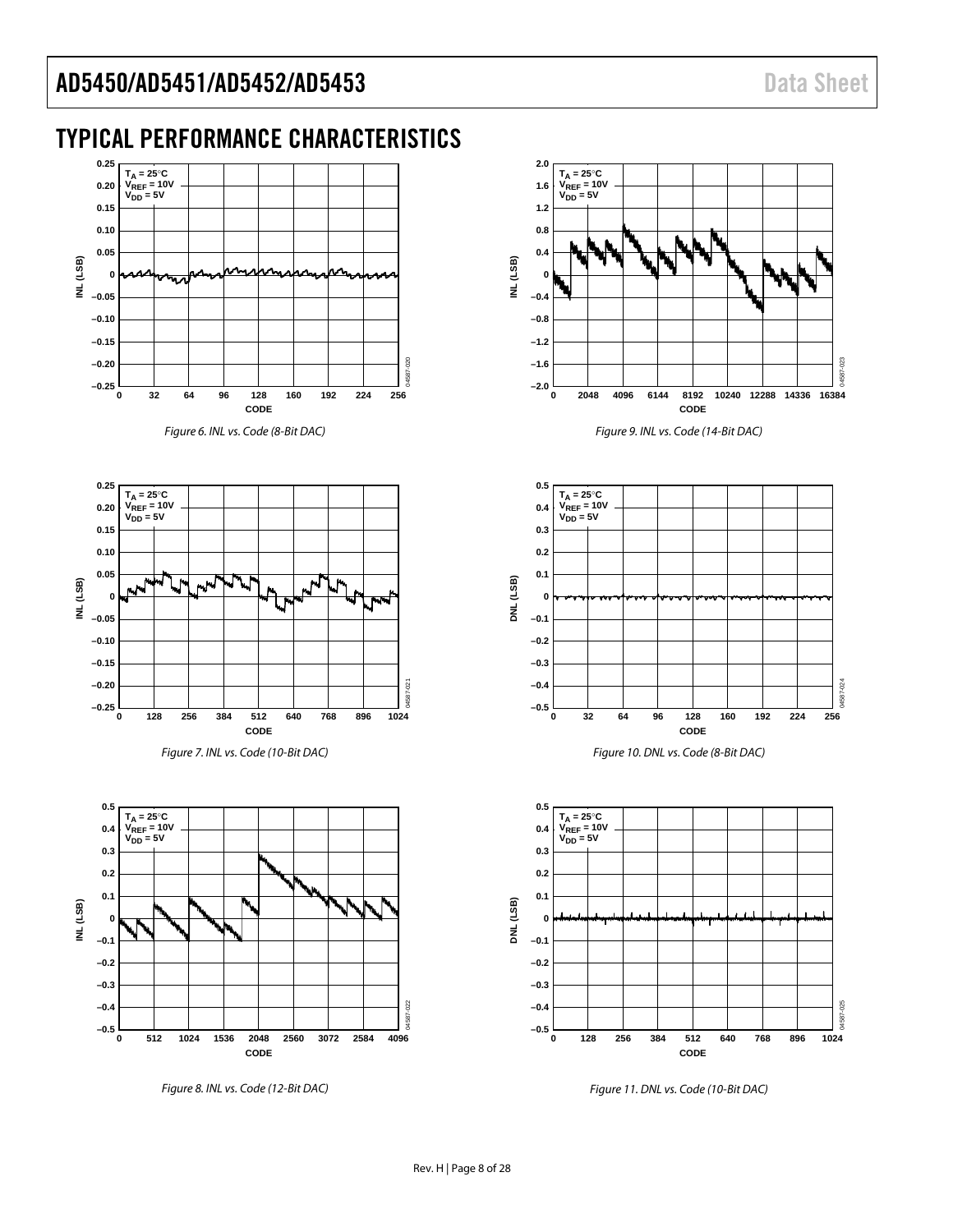









*Figure 14. INL vs. Reference Voltage*



*Figure 15. DNL vs. Reference Voltage*



*Figure 16. TUE vs. Code (8-Bit DAC)*



*Figure 17. TUE vs. Code (10-Bit DAC)*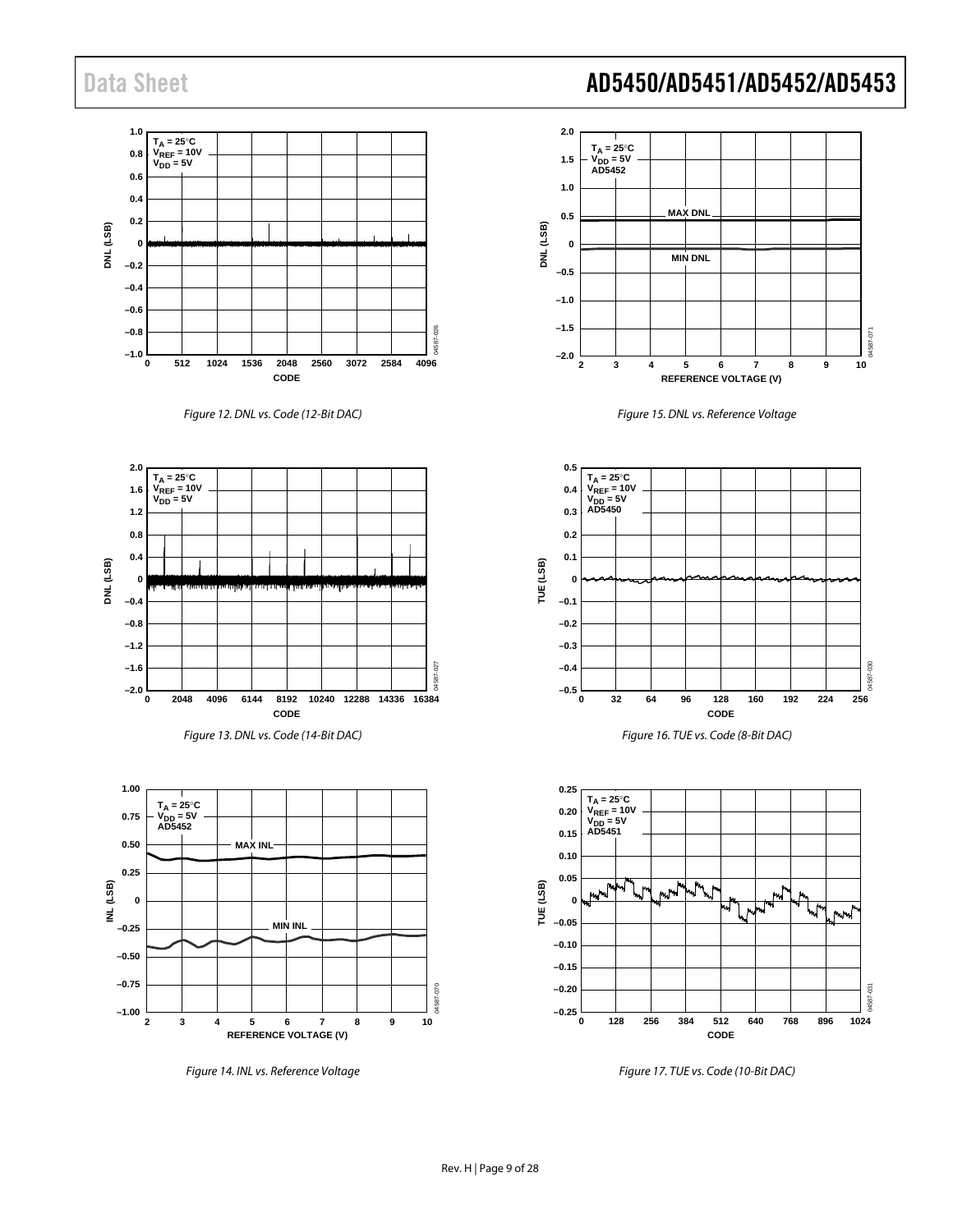

#### *Figure 18. TUE vs. Code (12-Bit DAC)*



*Figure 19. TUE vs. Code (14-Bit DAC)*



*Figure 20. TUE vs. Reference Voltage*



*Figure 21. Gain Error (LSB) vs. Temperature*



*Figure 22. Gain Error (LSB) vs. Reference Voltage*



*Figure 23. IOUT1 Leakage Current vs. Temperature*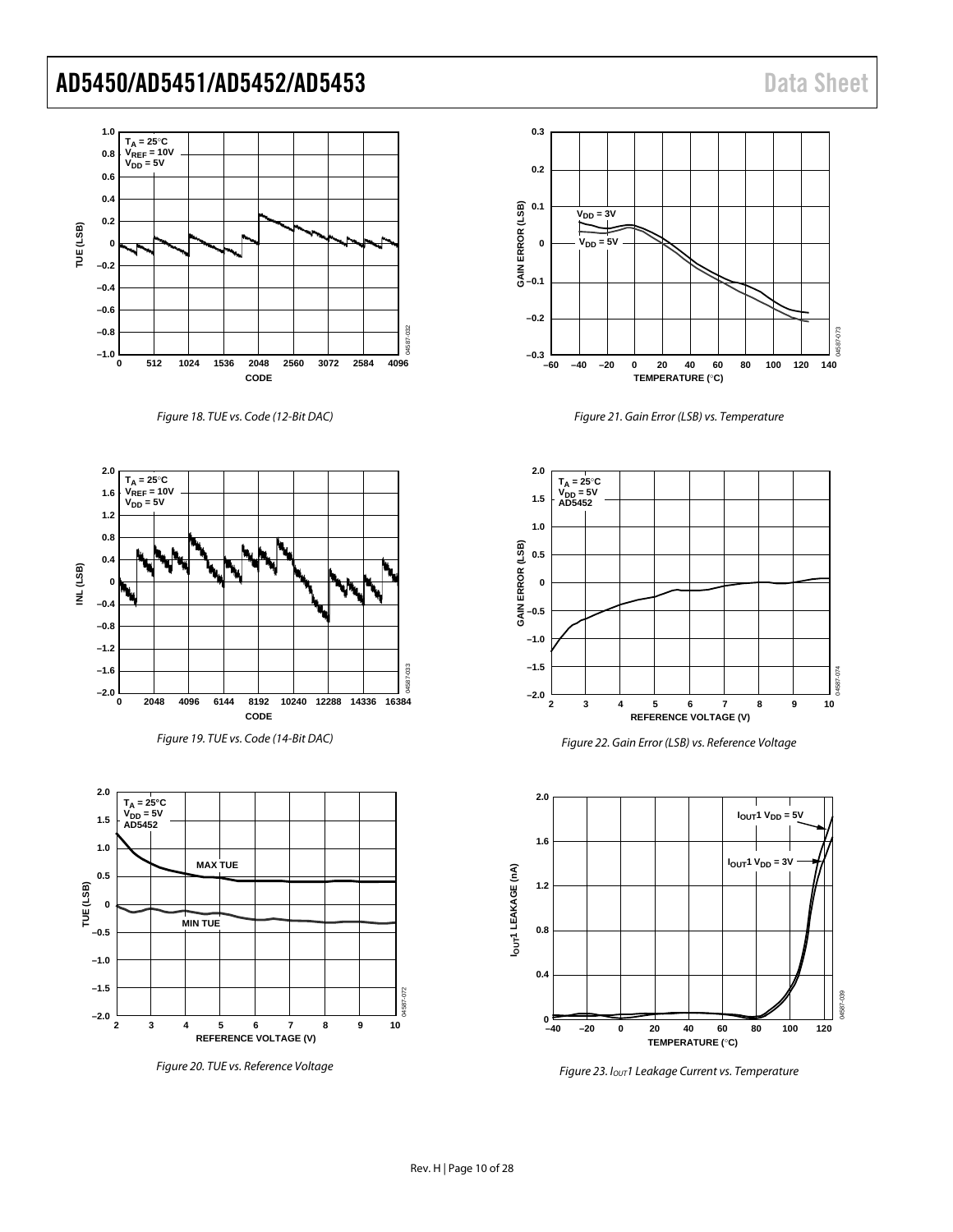

*Figure 24. Supply Current vs. Logic Input Voltage*







*Figure 26. Supply Current vs. Update Rate*



*Figure 27. Threshold Voltage vs. Supply Voltage*



*Figure 28. Reference Multiplying Bandwidth vs. Frequency and Code*



*Figure 29. Reference Multiplying Bandwidth—All 1s Loaded*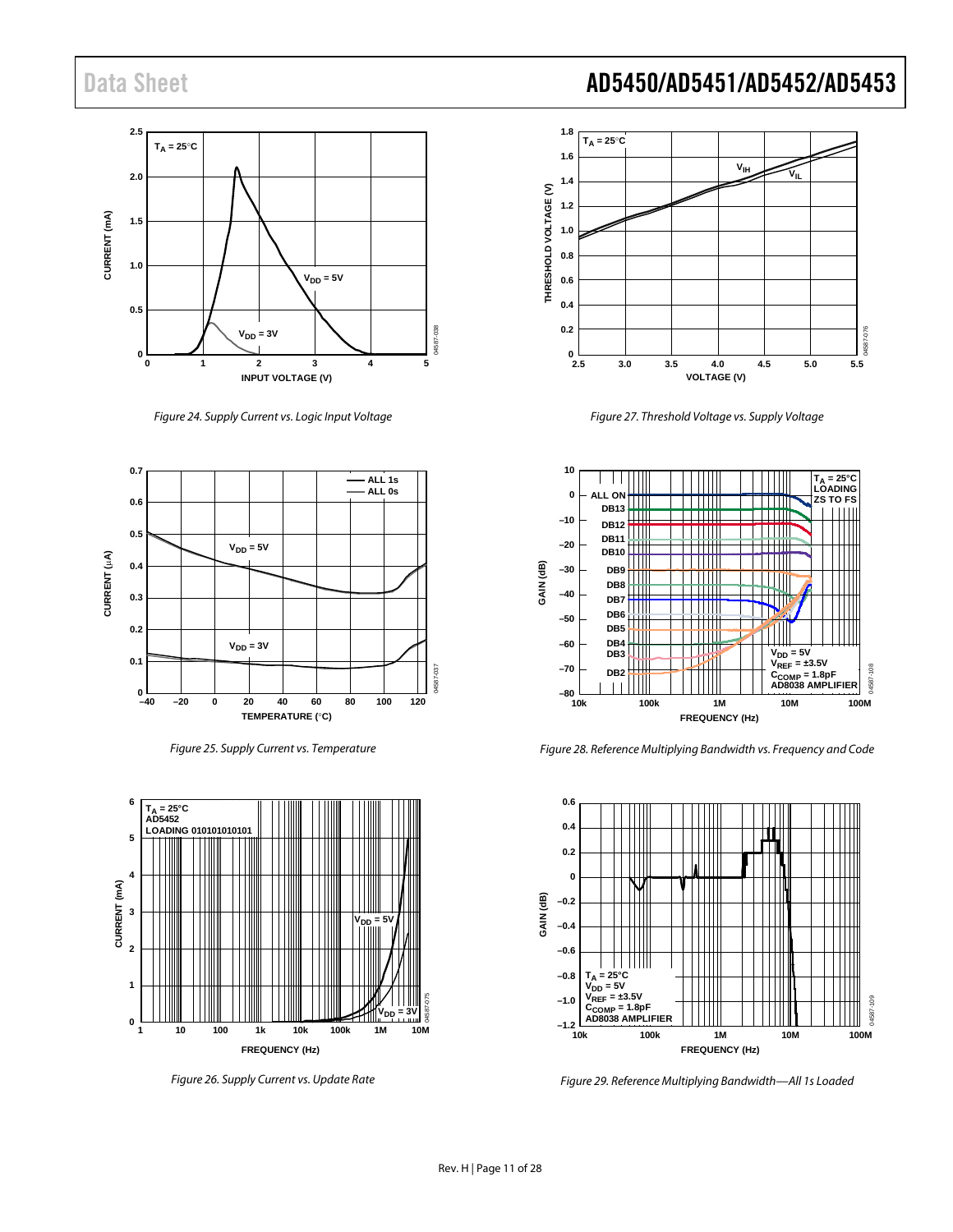

*Figure 30. Reference Multiplying Bandwidth vs. Frequency and Compensation Capacitor*



*Figure 31. Midscale Transition, VREF = 0 V* 



*Figure 32. Midscale Transition, VREF = 3.5 V*

**10 TA = 25**°**C VDD = 3V 0 AD8038 AMPLIFIER –10 –20 –30 –40 PSRR (dB)** ПШ **–50 FULL SCALE –60 ZERO SCALE –70 –80** 04587-082 **–90 –100 1 10 100 1k 10k 100k 1M 10M FREQUENCY (Hz)**

*Figure 33. Power Supply Rejection Ratio vs. Frequency*



*Figure 34. THD + Noise vs. Frequency*



*Figure 35. Wideband SFDR vs. fout Frequency*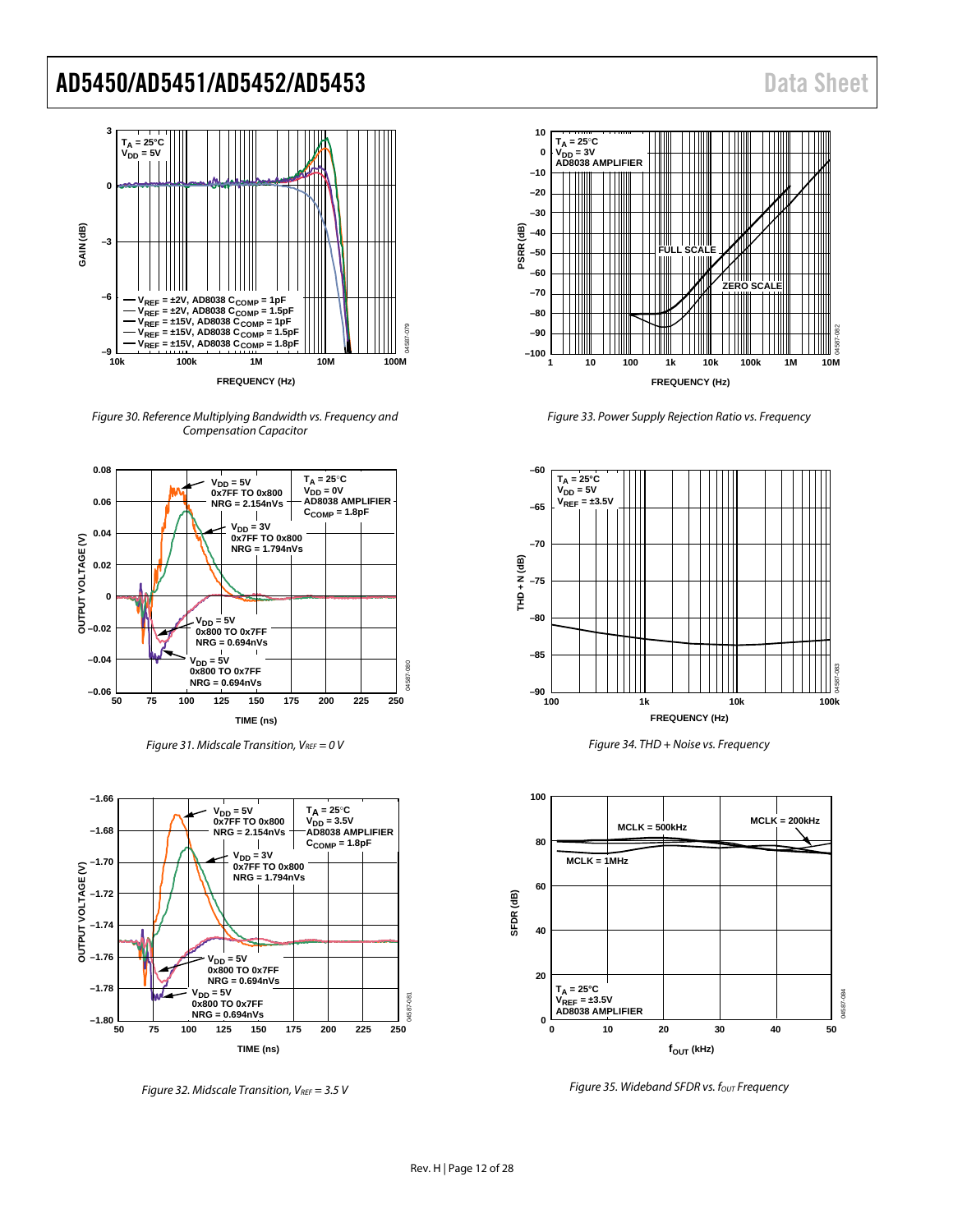

*Figure 36. Wideband SFDR, fout* = 20 kHz, Clock = 1 MHz



*Figure 37. Wideband SFDR, fout* = 50 kHz, Clock = 1 MHz



*Figure 38. Narrow-Band SFDR, f<sub>OUT</sub>* = 20 kHz, Clock = 1 MHz *|*

Data Sheet **AD5450/AD5451/AD5452/AD5453** 



*Figure 39. Narrow-Band SFDR, fout* = 50 kHz, Clock = 1 MHz



*Figure 40. Narrow-Band IMD, fout* = 20 kHz, 25 kHz, Clock = 1 MHz



*Figure 41. Wideband IMD, fOUT = 20 kHz, 25 kHz, Clock = 1 MHz*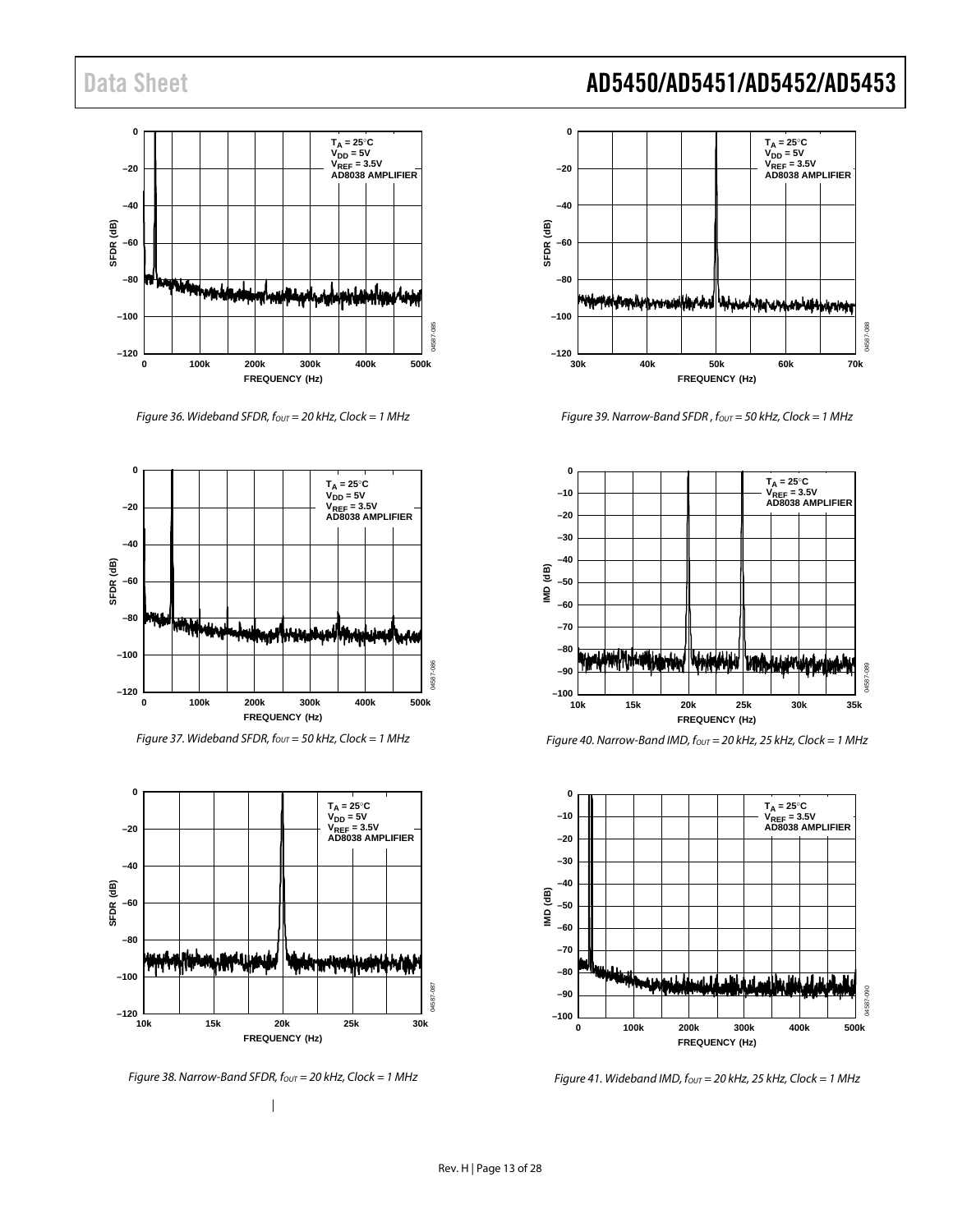

*Figure 42. Output Noise Spectral Density*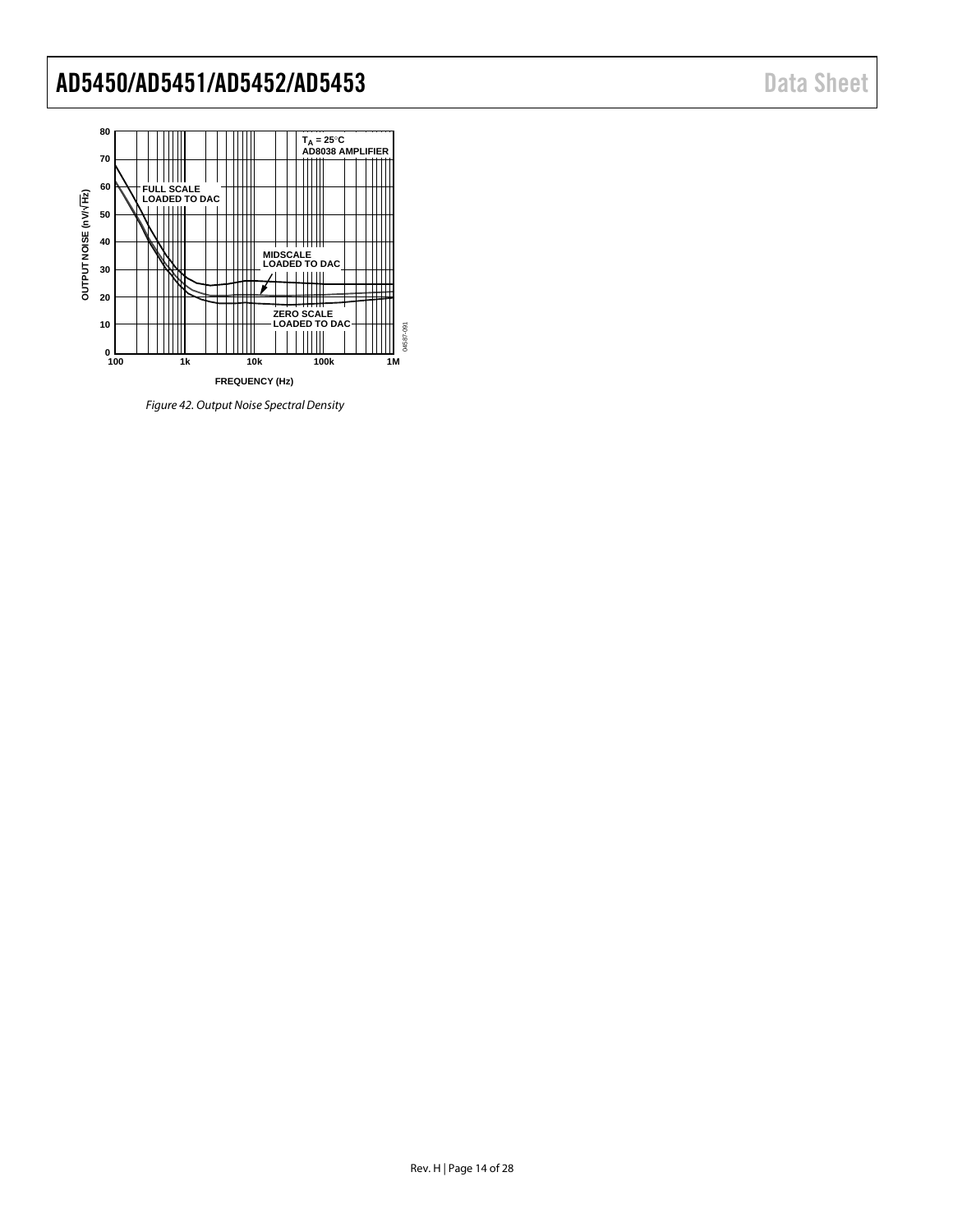### <span id="page-14-0"></span>**TERMINOLOGY**

#### **Relative Accuracy (Endpoint Nonlinearity)**

A measure of the maximum deviation from a straight line passing through the endpoints of the DAC transfer function. It is measured after adjusting for zero and full scale and is normally expressed in LSBs or as a percentage of the full-scale reading.

#### **Differential Nonlinearity**

The difference between the measured change and the ideal 1 LSB change between any two adjacent codes. A specified differential nonlinearity of −1 LSB maximum over the operating temperature range ensures monotonicity.

#### **Gain Error (Full-Scale Error)**

A measure of the output error between an ideal DAC and the actual device output. For these DACs, ideal maximum output is  $V_{REF}$  – 1 LSB. Gain error of the DACs is adjustable to zero with external resistance.

#### **Output Leakage Current**

The current that flows into the DAC ladder switches when it is turned off. For the  $I<sub>OUT</sub>1$  terminal, it can be measured by loading all 0s to the DAC and measuring the I<sub>OUT</sub>1 current.

#### **Output Capacitance**

Capacitance from I<sub>OUT</sub>1 to AGND.

#### **Output Current Settling Time**

The amount of time it takes for the output to settle to a specified level for a full-scale input change. For these devices, it is specified with a 100  $\Omega$  resistor to ground. The settling time specification includes the digital delay from the  $\overline{\text{SYNC}}$  rising edge to the fullscale output change.

#### **Digital-to-Analog Glitch Impulse**

The amount of charge injected from the digital inputs to the analog output when the inputs change state. This is normally specified as the area of the glitch in either pA-s or nV-s, depending on whether the glitch is measured as a current or voltage signal.

#### **Digital Feedthrough**

When the device is not selected, high frequency logic activity on the device's digital inputs may be capacitively coupled through the device and produce noise on the I<sub>OUT</sub> pins. This noise is coupled from the outputs of the device onto follow on circuitry. This noise is digital feedthrough.

#### **Multiplying Feedthrough Error**

The error due to capacitive feedthrough from the DAC reference input to the DAC I<sub>OUT</sub>1 terminal when all 0s are loaded to the DAC.

#### **Total Harmonic Distortion (THD)**

The DAC is driven by an ac reference. The ratio of the rms sum of the harmonics of the DAC output to the fundamental value is the THD. Usually only the lower-order harmonics, such as second to fifth, are included.

$$
THD = 20 \log \frac{\sqrt{V_2^2 + V_3^2 + V_4^2 + V_5^2}}{V_1}
$$

#### **Digital Intermodulation Distortion (IMD)**

Second-order intermodulation measurements are the relative magnitudes of the fa and fb tones generated digitally by the DAC and the second-order products at 2fa − fb and 2fb − fa.

#### **Compliance Voltage Range**

The maximum range of (output) terminal voltage for which the device provides the specified characteristics.

#### **Spurious-Free Dynamic Range (SFDR)**

The usable dynamic range of a DAC before spurious noise interferes or distorts the fundamental signal. SFDR is the measure of difference in amplitude between the fundamental and the largest harmonically or nonharmonically related spur from dc to full Nyquist bandwidth (half the DAC sampling rate or fs/2). Narrow band SFDR is a measure of SFDR over an arbitrary window size, in this case 50% of the fundamental. Digital SFDR is a measure of the usable dynamic range of the DAC when the signal is a digitally generated sine wave.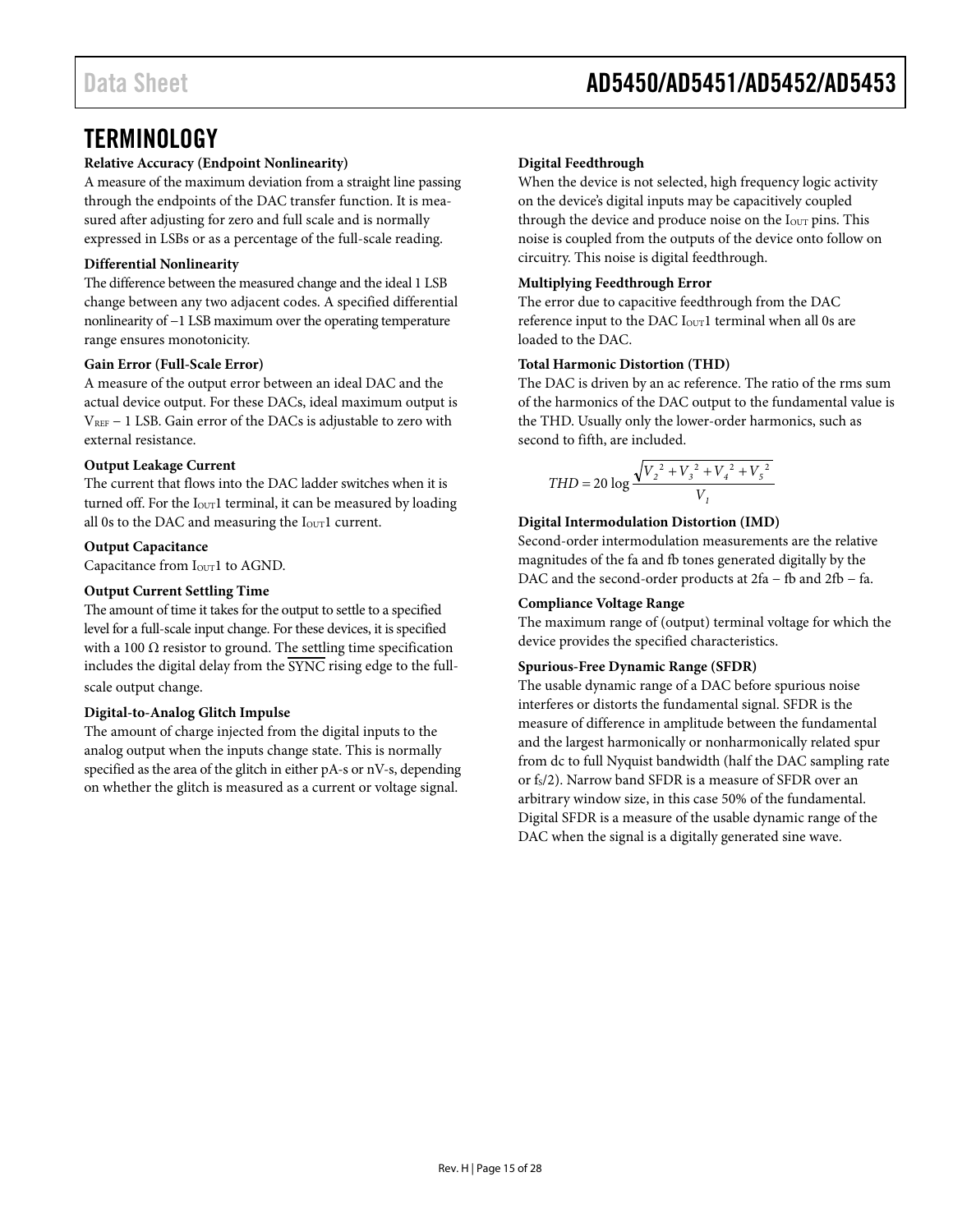### <span id="page-15-1"></span><span id="page-15-0"></span>GENERAL DESCRIPTION **DAC SECTION**

The [AD5450](http://www.analog.com/AD5450?doc=AD5450_5451_5452_5453.pdf)[/AD5451](http://www.analog.com/AD5451?doc=AD5450_5451_5452_5453.pdf)[/AD5452](http://www.analog.com/AD5452?doc=AD5450_5451_5452_5453.pdf)[/AD5453](http://www.analog.com/AD5453?doc=AD5450_5451_5452_5453.pdf) are 8-/10-/12-/14-bit current output DACs, respectively, consisting of a segmented (4-bit) inverting R-2R ladder configuration. A simplified diagram for the 12-bit [AD5452](http://www.analog.com/AD5452?doc=AD5450_5451_5452_5453.pdf) is shown i[n Figure 43.](#page-15-3) 



<span id="page-15-3"></span>The feedback resistor, RFB, has a value of R. The value of R is typically 9 kΩ (with a minimum value of 7 kΩ and a maximum value of 11 kΩ). If  $I<sub>OUT</sub>1$  is kept at the same potential as GND, a constant current flows in each ladder leg, regardless of digital input code. Therefore, the input resistance presented at  $V_{REF}$  is always constant and nominally of value R. The DAC output  $(I<sub>OUT</sub>1)$  is code dependent, producing various resistances and capacitances. When choosing the external amplifier, take into account the variation in impedance generated by the DAC on the amplifier's inverting input node.

Access is provided to the  $V_{REF}$ ,  $R_{FB}$ , and  $I_{OUT}1$  terminals of the DAC, making the device extremely versatile and allowing it to be configured in several operating modes; for example, it can provide a unipolar output or can provide 4-quadrant multiplication in bipolar mode. Note that a matching switch is used in series with the internal R<sub>FB</sub> feedback resistor. If users attempt to measure  $R_{FB}$ , power must be applied to  $V_{DD}$  to achieve continuity.

### <span id="page-15-2"></span>**CIRCUIT OPERATION**

#### *Unipolar Mode*

Using a single operational amplifier, these devices can easily be configured to provide a 2-quadrant multiplying operation or a unipolar output voltage swing, as shown i[n Figure 44.](#page-15-4) When an output amplifier is connected in unipolar mode, the output voltage is given by

$$
V_{OUT} = -\frac{D}{2^n} \times V_{REF}
$$

where:

*D* is the fractional representation of the digital word loaded to the DAC.

- $D = 0$  to 255 (8-bi[t AD5450\)](http://www.analog.com/AD5450?doc=AD5450_5451_5452_5453.pdf).
	- $= 0$  to 1023 (10-bi[t AD5451\)](http://www.analog.com/AD5451?doc=AD5450_5451_5452_5453.pdf).
	- $= 0$  to 4095 (12-bi[t AD5452\)](http://www.analog.com/AD5452?doc=AD5450_5451_5452_5453.pdf).
	- $= 0$  to 16,383 (14-bi[t AD5453\)](http://www.analog.com/AD5453?doc=AD5450_5451_5452_5453.pdf).

*n* is the number of bits.

Note that the output voltage polarity is opposite to the  $V_{REF}$ polarity for dc reference voltages.



*Figure 44. Unipolar Mode Operation*

<span id="page-15-4"></span>These DACs are designed to operate with either negative or positive reference voltages. The V<sub>DD</sub> power pin is only used by the internal digital logic to drive the on and off states of the DAC switches.

These DACs are designed to accommodate ac reference input signals in the range of −10 V to +10 V.

With a fixed 10 V reference, the circuit shown in [Figure 44](#page-15-4) gives a unipolar 0 V to −10 V output voltage swing. When  $V_{IN}$  is an ac signal, the circuit performs 2-quadrant multiplication.

[Table 5](#page-15-5) shows the relationship between the digital code and the expected output voltage for a unipolar operation using the 8-bit [AD5450.](http://www.analog.com/AD5450?doc=AD5450_5451_5452_5453.pdf)

#### <span id="page-15-5"></span>**Table 5. Unipolar Code Table for the [AD5450](http://www.analog.com/AD5450?doc=AD5450_5451_5452_5453.pdf)**

| <b>Digital Input</b> | <b>Analog Output (V)</b>            |
|----------------------|-------------------------------------|
| 1111 1111            | $-V_{REF}$ (255/256)                |
| 1000 0000            | $-V_{REF}$ (128/256) = $-V_{REF}/2$ |
| 0000 0001            | $-V_{RFF}$ (1/256)                  |
| 0000 0000            | $-V_{REF}$ (0/256) = 0              |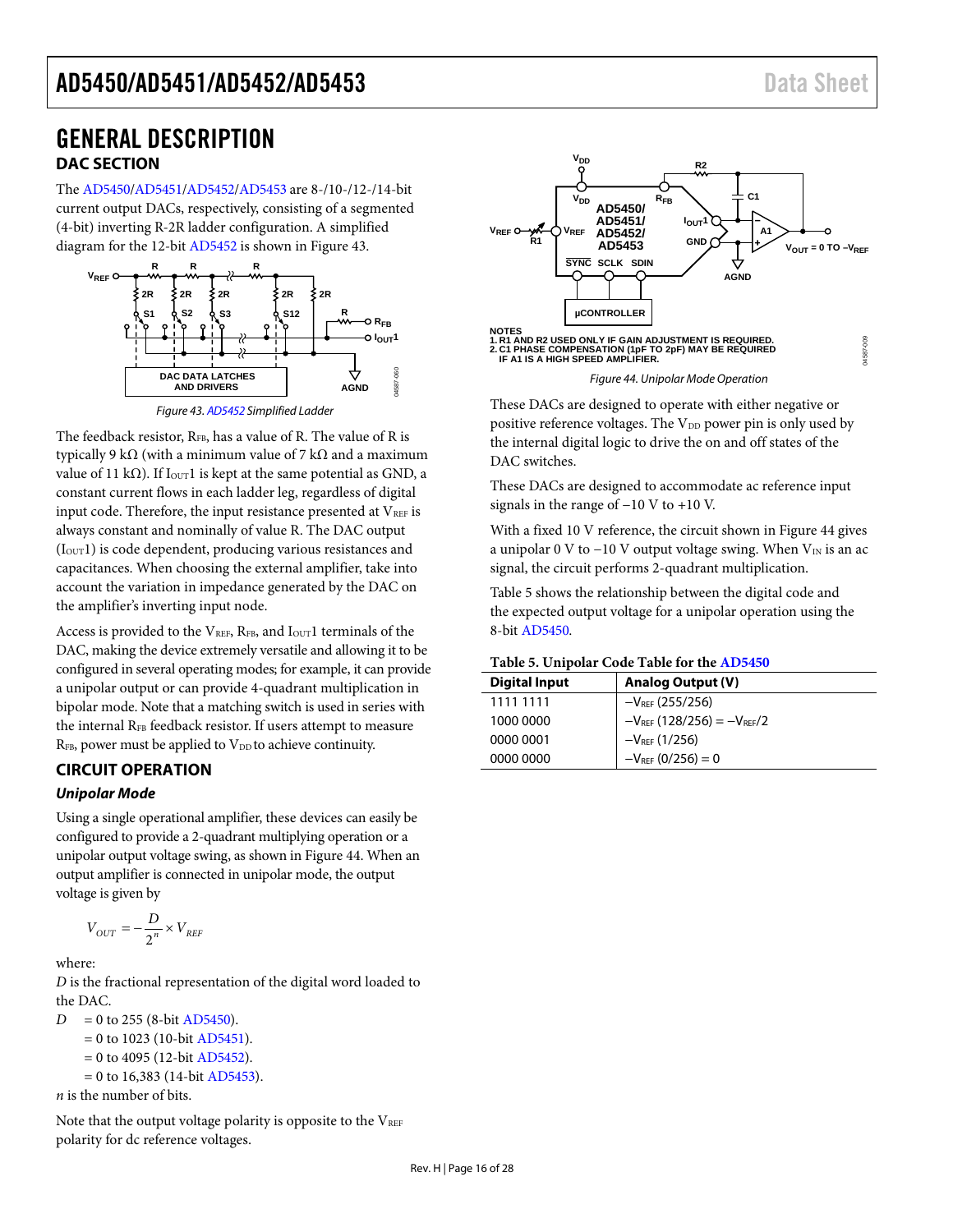#### *Bipolar Mode*

In some applications, it may be necessary to generate a full 4-quadrant multiplying operation or a bipolar output swing. This can be easily accomplished by using another external amplifier and some external resistors, as shown in [Figure 45.](#page-16-0) In this circuit, the second amplifier, A2, provides a gain of 2. Biasing the external amplifier with an offset from the reference voltage results in full 4-quadrant multiplying operation. The transfer function of this circuit shows that both negative and positive output voltages are created as the input data (D) is incremented from Code 0 ( $V_{\text{OUT}} = -V_{\text{REF}}$ ) to midscale ( $V_{\text{OUT}} - 0 V$ ) to full scale ( $V_{OUT}$  = + $V_{REF}$ ).

$$
V_{OUT} = \left(V_{REF} \times \frac{D}{2^{n-1}}\right) - V_{REF}
$$

where:

*D* is the fractional representation of the digital word loaded to the DAC.

 $D = 0$  to 255 (8-bi[t AD5450\)](http://www.analog.com/AD5450?doc=AD5450_5451_5452_5453.pdf).

 $= 0$  to 1023 (10-bi[t AD5451\)](http://www.analog.com/AD5451?doc=AD5450_5451_5452_5453.pdf).

 $= 0$  to 4095 (12-bi[t AD5452\)](http://www.analog.com/AD5452?doc=AD5450_5451_5452_5453.pdf).

*n* is the resolution of the DAC.

When  $V_{IN}$  is an ac signal, the circuit performs 4-quadrant multiplication. [Table 6](#page-16-1) shows the relationship between the digital code and the expected output voltage for a bipolar operation using the 8-bit [AD5450.](http://www.analog.com/AD5450?doc=AD5450_5451_5452_5453.pdf)

#### <span id="page-16-1"></span>**Table 6. Bipolar Code Table for th[e AD5450](http://www.analog.com/AD5450?doc=AD5450_5451_5452_5453.pdf)**

| <b>Digital Input</b> | <b>Analog Output (V)</b> |  |
|----------------------|--------------------------|--|
| 1111 1111            | $+V_{REF}$ (127/128)     |  |
| 1000 0000            | 0                        |  |
| 0000 0001            | $-V_{REF}$ (127/128)     |  |
| 0000 0000            | $-V_{REF}$ (128/128)     |  |

#### *Stability*

In the I-to-V configuration, the I<sub>OUT</sub> of the DAC and the inverting node of the operational amplifier must be connected as close as possible, and proper printed circuit board (PCB) layout techniques must be employed. Because every code change corresponds to a step function, gain peaking may occur if the operational amplifier has limited gain bandwidth product (GBP) and there is excessive parasitic capacitance at the inverting node. This parasitic capacitance introduces a pole into the open-loop response, which can cause ringing or instability in the closedloop applications circuit.

An optional compensation capacitor, C1, can be added in parallel with  $R_{FB}$  for stability, as shown i[n Figure 44](#page-15-4) and [Figure 45.](#page-16-0) Too small a value of C1 can produce ringing at the output, and too large a value can adversely affect the settling time. C1 should be found empirically, but 1 pF to 2 pF is generally adequate for the compensation.



<span id="page-16-0"></span>**3. C1 PHASE COMPENSATION (1pF TO 2pF) MAY BE REQUIRED IF A1/A2 IS A HIGH SPEED AMPLIFIER.**

*Figure 45. Bipolar Mode Operation (4-Quadrant Multiplication)*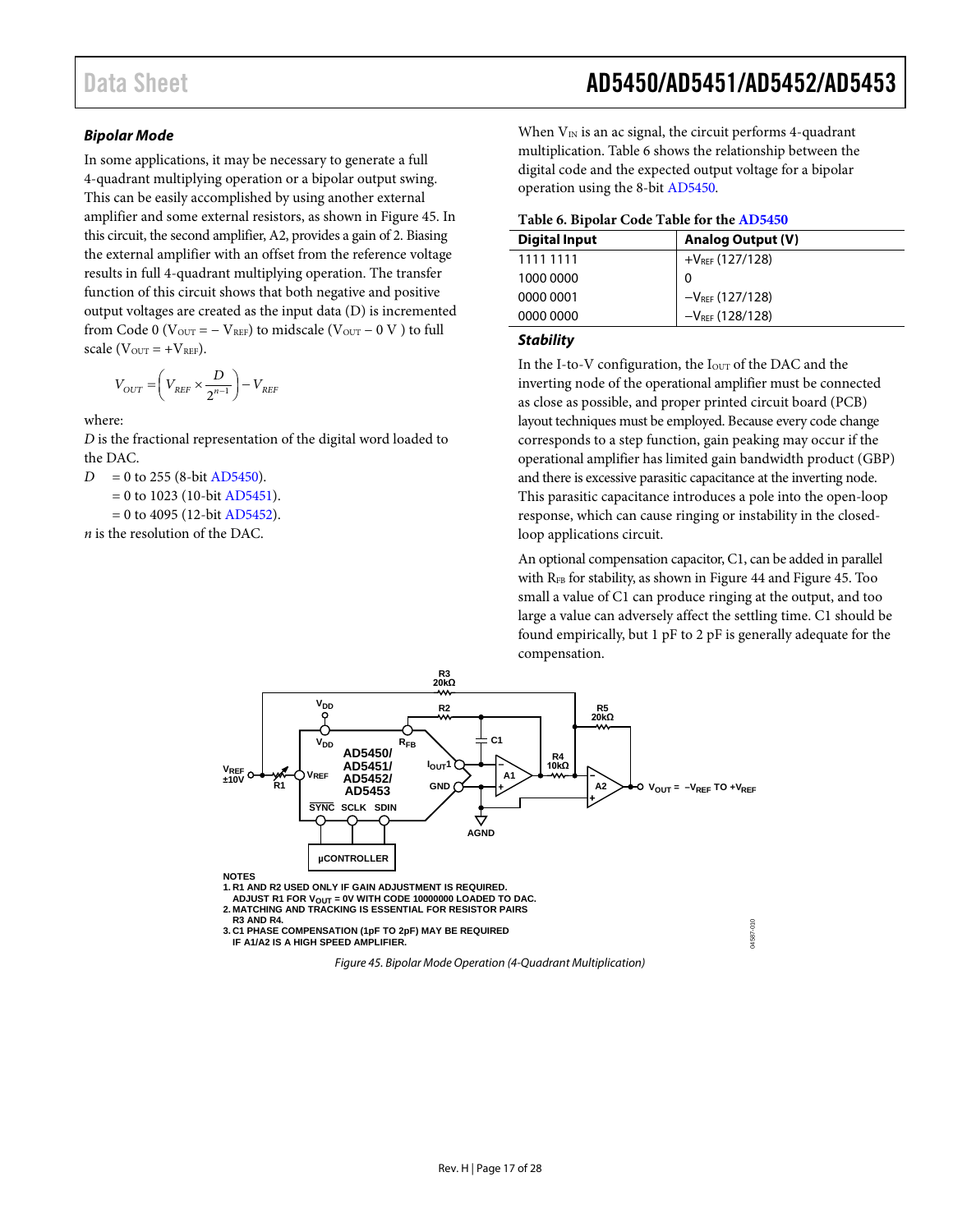#### <span id="page-17-0"></span>**SINGLE-SUPPLY APPLICATIONS**

#### *Voltage Switching Mode*

[Figure 46](#page-17-2) shows these DACs operating in the voltage switching mode. The reference voltage,  $V_{IN}$ , is applied to the  $I_{OUT}1$  pin, and the output voltage is available at the  $V_{REF}$  terminal. In this configuration, a positive reference voltage results in a positive output voltage, making single-supply operation possible. The output from the DAC is voltage at a constant impedance (the DAC ladder resistance); therefore, an operational amplifier is necessary to buffer the output voltage. The reference input no longer sees constant input impedance, but one that varies with code; therefore, drive the voltage input from a low impedance source.



*Figure 46. Single-Supply Voltage Switching Mode*

<span id="page-17-2"></span>It is important to note that with this configuration  $V_{IN}$  is limited to low voltages because the switches in the DAC ladder do not have the same source-drain drive voltage. As a result, the on resistance of the switches differs, which degrades the integral linearity of the DAC. Also,  $V_{IN}$  must not go negative by more than 0.3 V, or an internal diode turns on, causing the device to exceed the maximum ratings. In this type of application, the full range of multiplying capability of the DAC is lost.

#### <span id="page-17-1"></span>**ADDING GAIN**

In applications in which the output voltage is required to be greater than  $V_{IN}$ , gain can be added with an additional external amplifier, or it can be achieved in a single stage. It is important to consider the effect of the temperature coefficients of the DAC thin film resistors. Simply placing a resistor in series with the RFB resistor causes mismatches in the temperature coefficients and results in larger gain temperature coefficient errors. Instead, increase the gain of the circuit by using the recommended configuration shown in [Figure 47.](#page-17-3) R1, R2, and R3 must have similar temperature coefficients, but they need not match the temperature coefficients of the DAC. This approach is recommended in circuits where gains greater than 1 are required. Note that  $R_{FB} \gg R2/(R3)$ and a gain error percentage of  $100 \times (R2/(R3))$ /RFB must be taken into consideration.

<span id="page-17-3"></span>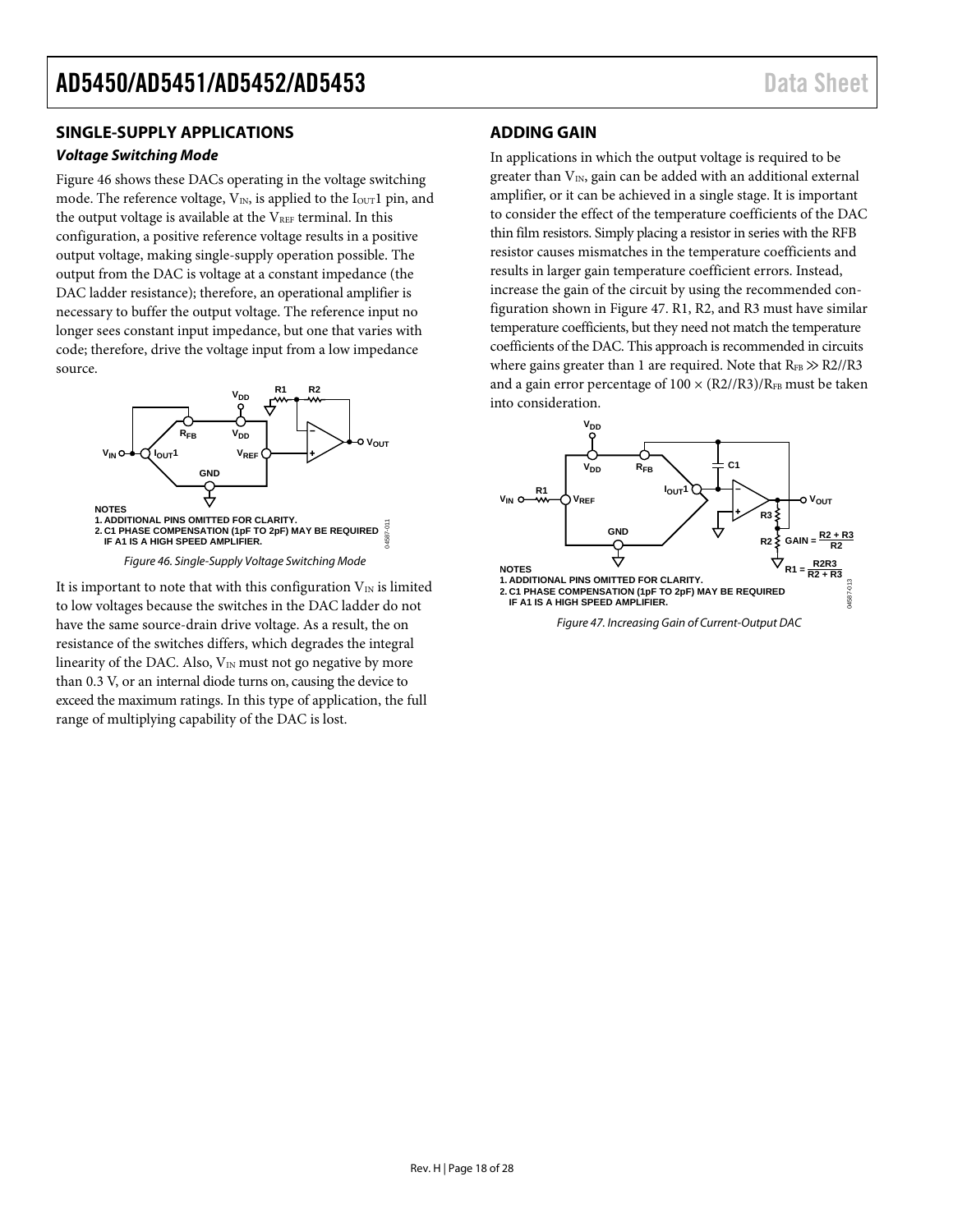#### <span id="page-18-0"></span>**DIVIDER OR PROGRAMMABLE GAIN ELEMENT**

Current-steering DACs are very flexible and lend themselves to many different applications. If this type of DAC is connected as the feedback element of an operational amplifier and RFB is used as the input resistor as shown in [Figure 48,](#page-18-3) the output voltage is inversely proportional to the digital input fraction, D.

For  $D = 1 - 2^{-n}$ , the output voltage is

$$
V_{OUT} = \frac{-V_{IN}}{D} = \frac{-V_{IN}}{(1 - 2^{-n})}
$$

As D is reduced, the output voltage increases. For small values of the digital fraction, D, it is important to ensure that the amplifier does not saturate and that the required accuracy is met. For example, an 8-bit DAC driven with the binary code 0x10 (00010000), that is, 16 decimal, in the circuit of [Figure 48](#page-18-3) causes the output voltage to be 16 times  $V_{\text{IN}}$ .



<span id="page-18-3"></span>However, if the DAC has a linearity specification of ±0.5 LSB, D can have weight anywhere in the range of 15.5/256 to 16.5/256. Therefore, the possible output voltage is in the range of 15.5  $V_{\text{IN}}$ to 16.5  $V_{\text{IN}}$ —an error of 3%, even though the DAC itself has a maximum error of 0.2%.

DAC leakage current is also a potential error source in divider circuits. The leakage current must be counterbalanced by an opposite current supplied from the operational amplifier through the DAC. Because only a fraction, D, of the current in the V<sub>REF</sub> terminal is routed to the I<sub>OUT</sub>1 terminal, the output voltage changes as follows:

*Output Error Voltage Dueto Leakage* = (*Leakage* × *R*)/*D*

where  $R$  is the DAC resistance at the  $V_{REF}$  terminal.

For a DAC leakage current of 10 nA,  $R = 10 \text{ k}\Omega$ , and a gain (that is, 1/D) of 16, the error voltage is 1.6 mV.

#### <span id="page-18-1"></span>**REFERENCE SELECTION**

When selecting a reference for use with this series of current output DACs, pay attention to the reference's output voltage temperature coefficient specification. This parameter not only affects the full-scale error, but also may affect the linearity (INL and DNL) performance.

The reference temperature coefficient should be consistent with the system accuracy specifications. For example, an 8-bit system is required to hold its overall specification to within 1 LSB over the temperature range 0°C to 50°C, and the system's maximum temperature drift should be less than 78 ppm/°C.

A 12-bit system within 2 LSB accuracy requires a maximum drift of 10 ppm/°C. Choosing a precision reference with a low output temperature coefficient minimizes this error source[. Table 7](#page-19-0) lists some dc references available from Analog Devices, Inc., that are suitable for use with this range of current output DACs.

#### <span id="page-18-2"></span>**AMPLIFIER SELECTION**

The primary requirement for the current steering mode is an amplifier with low input bias currents and low input offset voltage. The input offset voltage of an operational amplifier is multiplied by the variable gain of the circuit due to the code dependent output resistance of the DAC. A change in this noise gain between two adjacent digital fractions produces a step change in the output voltage due to the offset voltage of the amplifier's input. This output voltage change is superimposed on the desired change in output between the two codes and gives rise to a differential linearity error, which if large enough, could cause the DAC to be nonmonotonic.

The input bias current of an operational amplifier generates an offset at the voltage output as a result of the bias current flowing in the feedback resistor,  $R_{FB}$ . Most operational amplifiers have input bias currents low enough to prevent significant errors in 12-bit applications. However, for 14-bit applications, some consideration should be given to selecting an appropriate amplifier.

Common-mode rejection of the operational amplifier is important in voltage switching circuits because it produces a code-dependent error at the voltage output of the circuit. Most operational amplifiers have adequate common-mode rejection for use at 8-, 10-, and 12-bit resolutions.

Provided that the DAC switches are driven from true wideband low impedance sources ( $V_{IN}$  and AGND), they settle quickly. Consequently, the slew rate and settling time of a voltage switching DAC circuit is determined largely by the output operational amplifier. To obtain minimum settling time in this configuration, it is important to minimize capacitance at the VREF node (the voltage output node in this application) of the DAC. This is done by using low input capacitance buffer amplifiers and careful board design.

Most single-supply circuits include ground as part of the analog signal range, which in turn requires an amplifier that can handle rail-to-rail signals. There is a large range of single-supply amplifiers available from Analog Devices.

Data Sheet **AD5450/AD5451/AD5452/AD5453**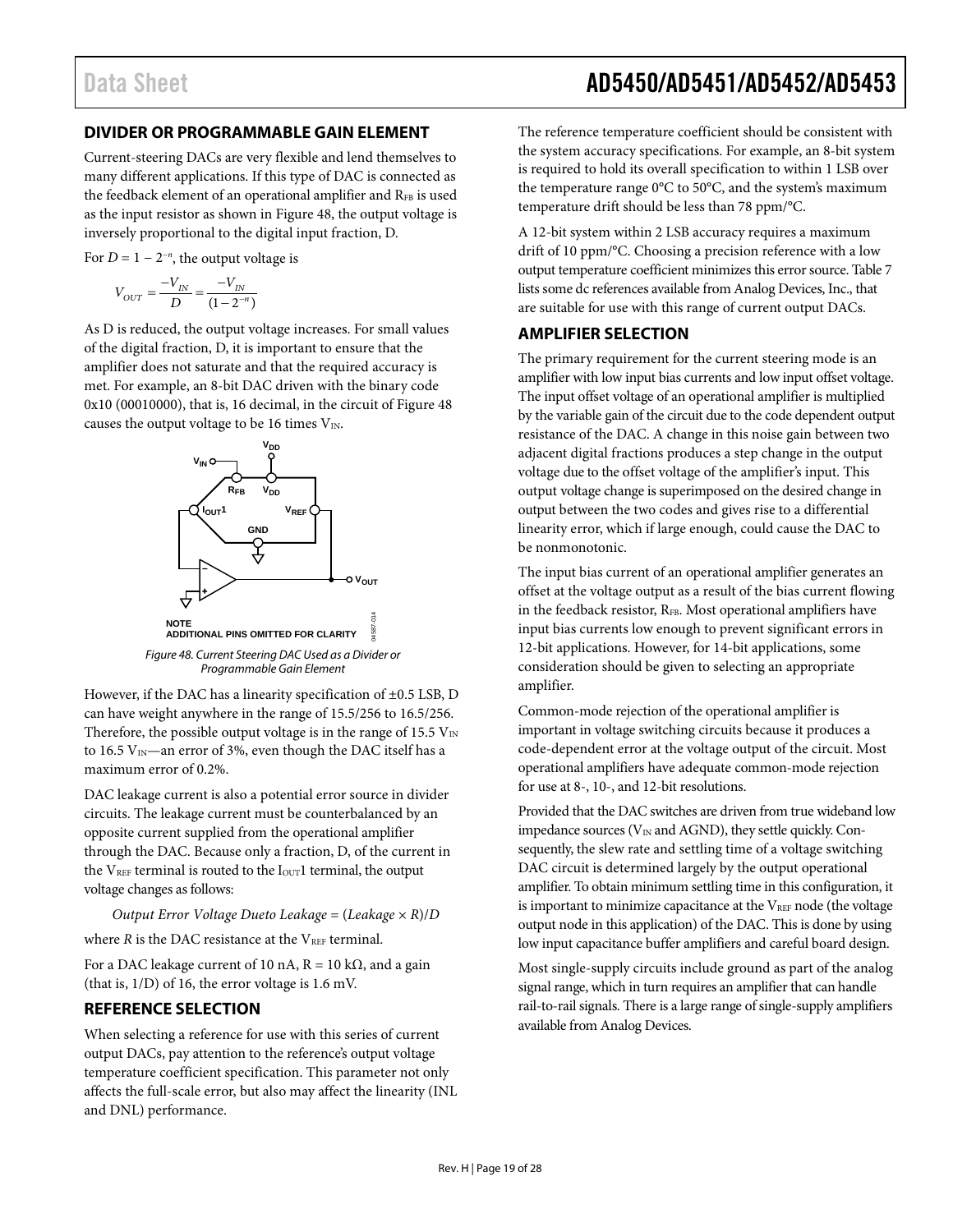| Part No.          | <b>Output Voltage (V)</b> | Initial Tolerance (%) | Temp Drift (ppm/°C) | $I_{SS}$ (mA) | Output Noise (µV p-p) | Package        |
|-------------------|---------------------------|-----------------------|---------------------|---------------|-----------------------|----------------|
| ADR01             | 10                        | 0.05                  | 3                   |               | 20                    | SOIC-8         |
| ADR01             | 10                        | 0.05                  | 9                   |               | 20                    | TSOT-23, SC70  |
| ADR02             | 5                         | 0.06                  |                     |               | 10                    | SOIC-8         |
| ADR02             | 5                         | 0.06                  | 9                   |               | 10                    | TSOT-23, SC70  |
| ADR03             | 2.5                       | 0.10                  |                     |               | 6                     | SOIC-8         |
| ADR03             | 2.5                       | 0.10                  | 9                   |               | 6                     | TSOT-23, SC70  |
| ADR <sub>06</sub> | 3                         | 0.10                  | 3                   |               | 10                    | SOIC-8         |
| ADR <sub>06</sub> | 3                         | 0.10                  | 9                   |               | 10                    | TSOT-23, SC70  |
| <b>ADR431</b>     | 2.5                       | 0.04                  |                     | 0.8           | 3.5                   | SOIC-8         |
| <b>ADR435</b>     | 5                         | 0.04                  |                     | 0.8           | 8                     | SOIC-8         |
| <b>ADR391</b>     | 2.5                       | 0.16                  | 9                   | 0.12          | 5                     | <b>TSOT-23</b> |
| <b>ADR395</b>     | 5                         | 0.10                  | 9                   | 0.12          | 8                     | TSOT-23        |

#### <span id="page-19-0"></span>**Table 7. Suitable Analog Devices Precision References**

#### **Table 8. Suitable Analog Devices Precision Operational Amplifier**

|               |                           |                           |                  | 0.1 Hz to 10 Hz       |                     |              |
|---------------|---------------------------|---------------------------|------------------|-----------------------|---------------------|--------------|
| Part No.      | <b>Supply Voltage (V)</b> | $V_{OS}$ (Max) ( $\mu$ V) | $I_B$ (Max) (nA) | Noise $(\mu V p - p)$ | Supply Current (µA) | Package      |
| <b>OP97</b>   | $\pm 2$ to $\pm 20$       | 25                        | 0.1              | 0.5                   | 600                 | SOIC-8       |
| <b>OP1177</b> | $\pm$ 2.5 to $\pm$ 15     | 60                        |                  | 0.4                   | 500                 | MSOP, SOIC-8 |
| AD8551        | $2.7$ to 5                |                           | 0.05             |                       | 975                 | MSOP, SOIC-8 |
| AD8603        | $1.8$ to 6                | 50                        | 0.001            | 2.3                   | 50                  | <b>TSOT</b>  |
| AD8628        | $2.7$ to 6                |                           | 0.1              | 0.5                   | 850                 | TSOT, SOIC-8 |

#### **Table 9. Suitable Analog Devices High Speed Operational Amplifier**

| Part No. | Supply Voltage (V)    | <b>BW at ACL (MHz)</b> | Slew Rate (V/µs) | $VOS (Max) (\mu V)$ | $I_B$ (Max) (nA) | Package              |
|----------|-----------------------|------------------------|------------------|---------------------|------------------|----------------------|
| AD8065   | 5 to 24               | 145                    | 180              | 1500                | 0.006            | SOIC-8, SOT-23, MSOP |
| AD8021   | $\pm$ 2.5 to $\pm$ 12 | 490                    | 120              | 1000                | 10500            | SOIC-8, MSOP         |
| AD8038   | 3 to 12               | 350                    | 425              | 3000                | 750              | SOIC-8, SC70-5       |
| AD9631   | $\pm 3$ to $\pm 6$    | 320                    | 1300             | 10000               | 7000             | SOIC-8               |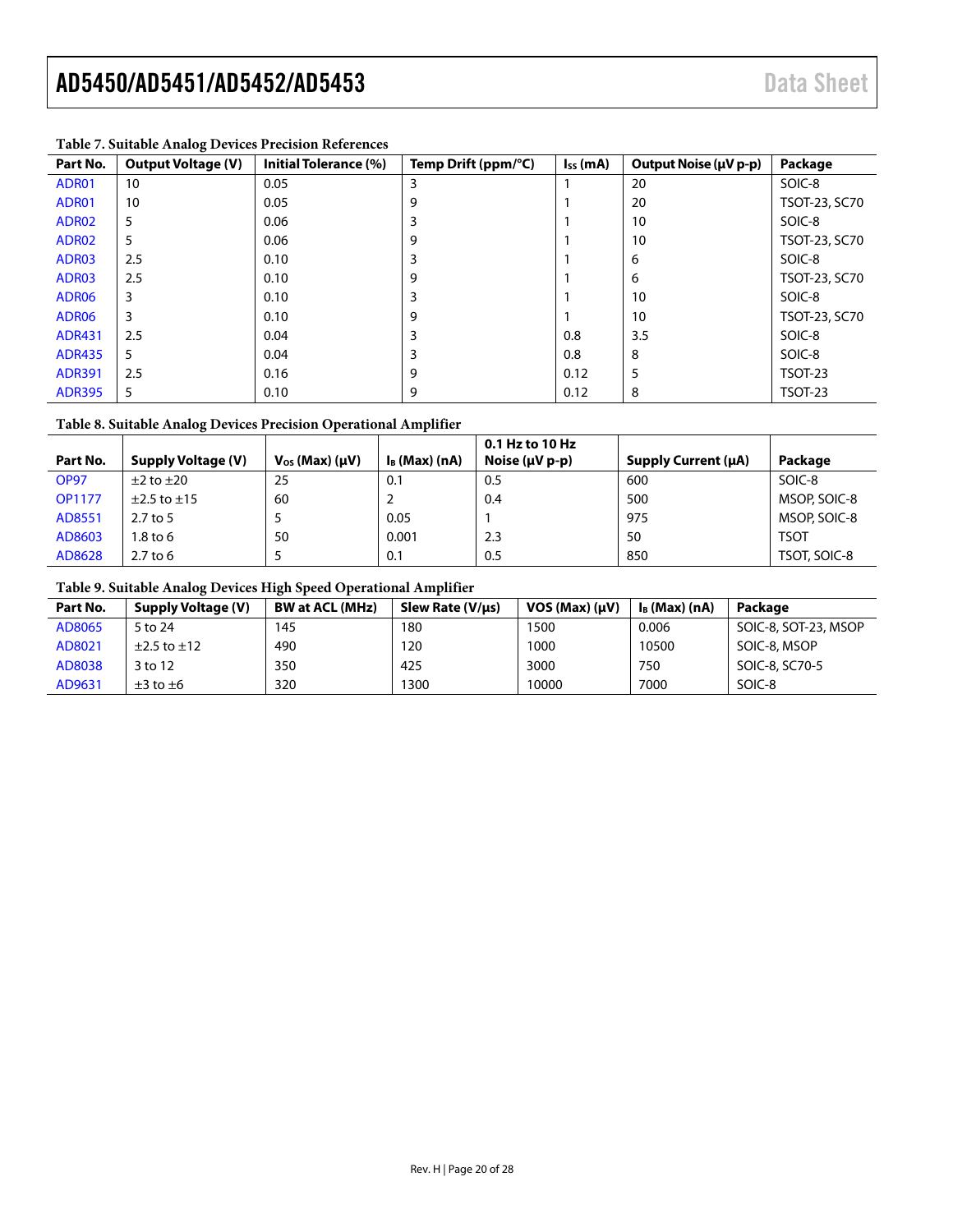#### <span id="page-20-0"></span>**SERIAL INTERFACE**

The [AD5450](http://www.analog.com/AD5450?doc=AD5450_5451_5452_5453.pdf)[/AD5451](http://www.analog.com/AD5451?doc=AD5450_5451_5452_5453.pdf)[/AD5452](http://www.analog.com/AD5452?doc=AD5450_5451_5452_5453.pdf)[/AD5453](http://www.analog.com/AD5453?doc=AD5450_5451_5452_5453.pdf) have an easy to use 3-wire interface that is compatible with SPI, QSPI, MICROWIRE, and most DSP interface standards. Data is written to the device in 16-bit words. This 16-bit word consists of two control bits and 8, 10, 12, or 14 data bits, as shown i[n Figure 49,](#page-20-1) [Figure 50,](#page-20-2) [Figure 51,](#page-20-3) an[d Figure 52.](#page-20-4) Th[e AD5453](http://www.analog.com/AD5453?doc=AD5450_5451_5452_5453.pdf) uses all 14 bits of DAC data, the [AD5452](http://www.analog.com/AD5452?doc=AD5450_5451_5452_5453.pdf) uses 12 bits and ignores the two LSBs, the [AD5451](http://www.analog.com/AD5451?doc=AD5450_5451_5452_5453.pdf) uses 10 bits and ignores the four LSBs, and the [AD5450](http://www.analog.com/AD5450?doc=AD5450_5451_5452_5453.pdf) uses 8 bits and ignores the six LSBs.

#### *DAC Control Bits C1, C0*

Control Bits C1 and C0 allow the user to load and update the new DAC code and to change the active clock edge. By default, the shift register clocks data upon the falling edge; this can be changed via the control bits. If changed, the DAC core is inoperative until the next data frame, and a power recycle is required to return it to active on the falling edge. A power cycle resets the core to default condition. On-chip power-on reset circuitry ensures that the device powers on with zero scale loaded to the DAC register and I<sub>OUT</sub> line.

#### **Table 10. DAC Control Bits**

| C <sub>1</sub> | C0 | <b>Function Implemented</b>                   |
|----------------|----|-----------------------------------------------|
| 0              |    | Load and update (power-on default)            |
| 0              |    | Reserved                                      |
|                |    | Reserved                                      |
|                |    | Clock data to shift register upon rising edge |

#### *SYNC Function*

SYNC is an edge triggered input that acts as a frame synchronization signal and chip enable. Data can only be transferred to the device while  $\overline{\text{SYNC}}$  is low. To start the serial data transfer, SYNC should be taken low, observing the minimum SYNC falling to SCLK falling edge setup time, t<sub>4</sub>. To minimize the power consumption of the device, the interface powers up fully only when the device is being written to, that is, upon the falling edge of SYNC. The SCLK and SDIN input buffers are powered down upon the rising edge of SYNC.

After the falling edge of the  $16<sup>th</sup>$  SCLK pulse, bring  $\overline{\text{SYNC}}$  high to transfer data from the input shift register to the DAC register.

The serial interface to the [AD5450](http://www.analog.com/AD5450?doc=AD5450_5451_5452_5453.pdf) uses a 16-bit shift register. Take care to avoid incomplete data sequences as these will be latched to update the DAC output.

For example,

- Loading 0x3FFF (a complete data sequence) will update the output to 10 V (full scale).
- User intends to write 0x3200 but after 12 active edges SYNC goes high (incomplete write sequence). This will update the following code: 0xF200.
- The user expects an output of 5.6 V. However, if SYNC goes high after 12 valid clock edges then an incomplete data sequence of 12 bits is loaded. To complete the shift register the 4 LSBs from the previous sequence are taken and used as the 4 MSBs missing. The addition of these 4 bits will put the device in rising edge mode and the output will show no change[. Figure 53,](#page-21-1) [Figure 54,](#page-21-2) an[d Table 11](#page-21-3) show the data frames for this example.

Also note that if more then 16-bits are loaded to the device before SYNC goes high the last 16-bits will be latched.

<span id="page-20-3"></span><span id="page-20-2"></span><span id="page-20-1"></span>

<span id="page-20-4"></span>Rev. H | Page 21 of 28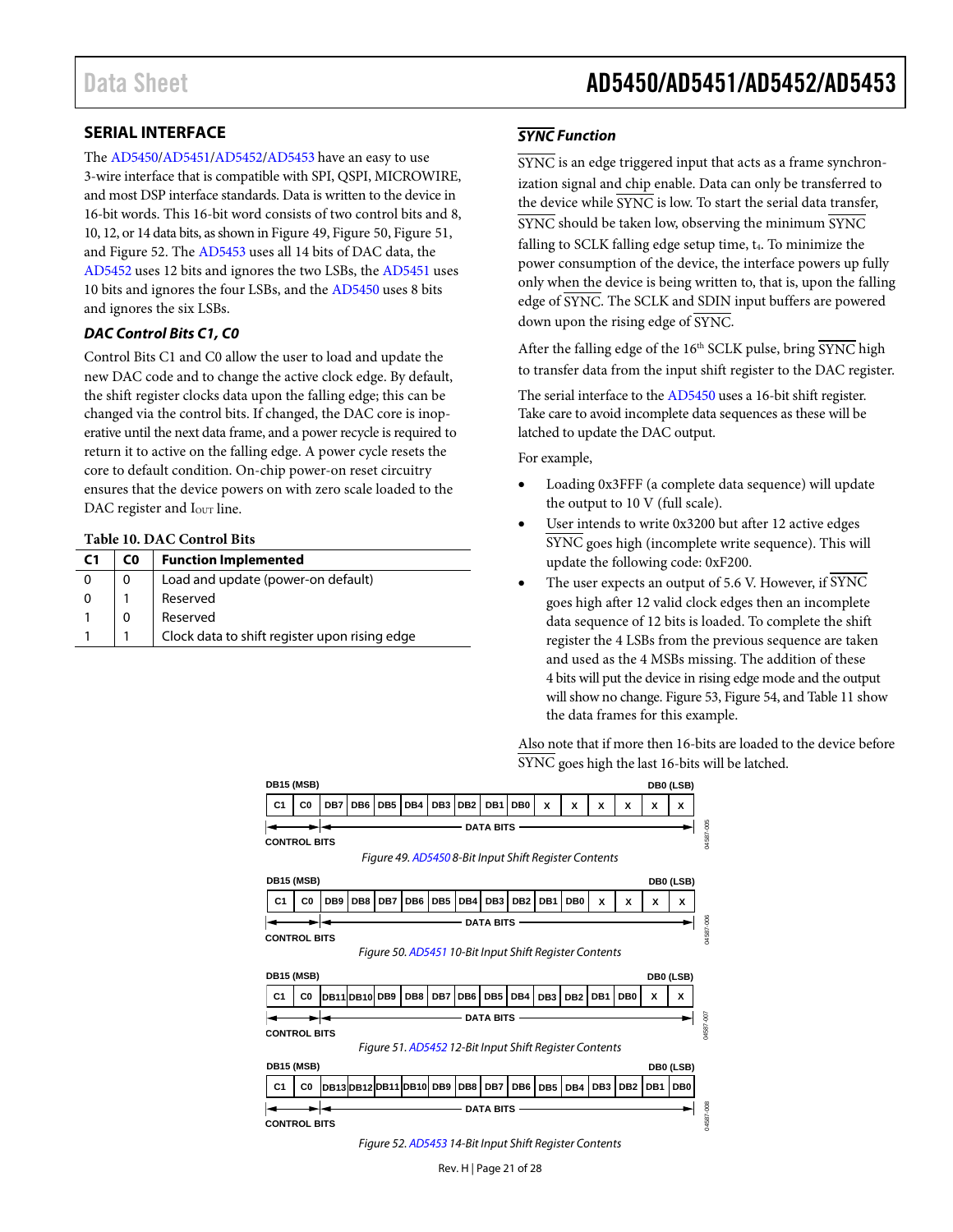<span id="page-21-1"></span>



<span id="page-21-3"></span><span id="page-21-2"></span>

| Table 11.                         |                                        |                        |                                       |                                                        |
|-----------------------------------|----------------------------------------|------------------------|---------------------------------------|--------------------------------------------------------|
| <b>Writing</b><br><b>Sequence</b> | Data Write in<br><b>Shift Register</b> | <b>Action Expected</b> | <b>Data Transfer to</b><br>the Device | <b>Action Carried Out</b>                              |
|                                   | 0x3FFF                                 | Load and update 0x3FFF | 0x3FFF                                | Load and update 0x3FFF                                 |
|                                   | 0x3200                                 | Load and update 0x3200 | 0xF200                                | Clock data to shift register upon rising edge (0xF200) |

#### <span id="page-21-0"></span>**MICROPROCESSOR INTERFACING**

Microprocessor interfacing to [a AD5450](http://www.analog.com/AD5450?doc=AD5450_5451_5452_5453.pdf)[/AD5451/](http://www.analog.com/AD5451?doc=AD5450_5451_5452_5453.pdf)[AD5452/](http://www.analog.com/AD5452?doc=AD5450_5451_5452_5453.pdf) [AD5453 D](http://www.analog.com/AD5453?doc=AD5450_5451_5452_5453.pdf)AC is through a serial bus that uses standard protocol and is compatible with microcontrollers and DSP processors. The communication channel is a 3-wire interface consisting of a clock signal, a data signal, and a synchronization signal. The [AD5450](http://www.analog.com/AD5450?doc=AD5450_5451_5452_5453.pdf)[/AD5451](http://www.analog.com/AD5451?doc=AD5450_5451_5452_5453.pdf)[/AD5452](http://www.analog.com/AD5452?doc=AD5450_5451_5452_5453.pdf)[/AD5453](http://www.analog.com/AD5453?doc=AD5450_5451_5452_5453.pdf) require a 16-bit word, with the default being data valid upon the falling edge of SCLK, but this is changeable using the control bits in the data-word.

#### **[ADSP-21xx P](http://www.analog.com/adsp-21xx-processors?doc=AD5450_5451_5452_5453.pdf)rocessors t[o AD5450](http://www.analog.com/AD5450?doc=AD5450_5451_5452_5453.pdf)[/AD5451](http://www.analog.com/AD5451?doc=AD5450_5451_5452_5453.pdf)[/AD5452/](http://www.analog.com/AD5452?doc=AD5450_5451_5452_5453.pdf) [AD5453 I](http://www.analog.com/AD5453?doc=AD5450_5451_5452_5453.pdf)nterface**

The [ADSP-21xx d](http://www.analog.com/adsp-21xx-processors?doc=AD5450_5451_5452_5453.pdf)evice family of DSPs is easily interfaced to a [AD5450](http://www.analog.com/AD5450?doc=AD5450_5451_5452_5453.pdf)[/AD5451/](http://www.analog.com/AD5451?doc=AD5450_5451_5452_5453.pdf)[AD5452](http://www.analog.com/AD5452?doc=AD5450_5451_5452_5453.pdf)[/AD5453 D](http://www.analog.com/AD5453?doc=AD5450_5451_5452_5453.pdf)AC without the need for extra glue logic. [Figure 55 i](#page-21-4)s an example of an SPI interface between the DAC and the [ADSP-2191M.](http://www.analog.com/ADSP-2191M?doc=AD5450_5451_5452_5453.pdf) SCK of the DSP drives the serial data line, SDIN. SYNC is driven from one of the port lines, in this case SPIxSEL.



**\*ADDITIONAL PINS OMITTED FOR CLARITY**

<span id="page-21-4"></span>Figure 55[. ADSP-2191M S](http://www.analog.com/ADSP-2191M?doc=AD5450_5451_5452_5453.pdf)PI t[o AD5450/](http://www.analog.com/AD5450?doc=AD5450_5451_5452_5453.pdf)[AD5451](http://www.analog.com/AD5451?doc=AD5450_5451_5452_5453.pdf)[/AD5452](http://www.analog.com/AD5452?doc=AD5450_5451_5452_5453.pdf)[/AD5453 I](http://www.analog.com/AD5453?doc=AD5450_5451_5452_5453.pdf)nterface

A serial interface between the DAC and DSP SPORT is shown in [Figure 56.](#page-21-5) In this example, SPORT0 is used to transfer data to the DAC shift register. Transmission is initiated by writing a word to the Tx register after the SPORT has been enabled. In a write sequence, data is clocked out upon each rising edge of the DSP's serial clock and clocked into the DAC input shift register upon the falling edge of its SCLK. The update of the DAC output takes place upon the rising edge of the SYNC signal.



<span id="page-21-5"></span>Figure 56[. ADSP-2191M t](http://www.analog.com/ADSP-2191M?doc=AD5450_5451_5452_5453.pdf)[o AD5450](http://www.analog.com/AD5450?doc=AD5450_5451_5452_5453.pdf)[/AD5451/](http://www.analog.com/AD5451?doc=AD5450_5451_5452_5453.pdf)[AD5452/](http://www.analog.com/AD5452?doc=AD5450_5451_5452_5453.pdf)[AD5453 I](http://www.analog.com/AD5453?doc=AD5450_5451_5452_5453.pdf)nterface

Communication between two devices at a given clock speed is possible when the following specifications are compatible: frame SYNC delay and frame SYNC setup and hold, data delay and data setup and hold, and SCLK width. The DAC interface expects a t4 *(*SYNC falling edge to SCLK falling edge setup time) of 13 ns minimum. See the [ADSP-21xx d](http://www.analog.com/adsp-21xx-processors?doc=AD5450_5451_5452_5453.pdf)evice family for information on clock and frame SYNC frequencies for the SPORT register[. Table 12](#page-21-6)  shows the setup for the SPORT control register.

<span id="page-21-6"></span>

| Table 12. SPORT Control Register Setup |  |  |  |  |
|----------------------------------------|--|--|--|--|
|----------------------------------------|--|--|--|--|

| <b>Name</b>   | <b>Setting</b> | <b>Description</b>      |
|---------------|----------------|-------------------------|
| <b>TFSW</b>   |                | Alternate framing       |
| <b>INVTFS</b> |                | Active low frame signal |
| <b>DTYPE</b>  | 00             | Right justify data      |
| <b>ISCLK</b>  |                | Internal serial clock   |
| <b>TFSR</b>   |                | Frame every word        |
| <b>ITFS</b>   |                | Internal framing signal |
| <b>SLEN</b>   |                | 16-bit data-word        |
|               |                |                         |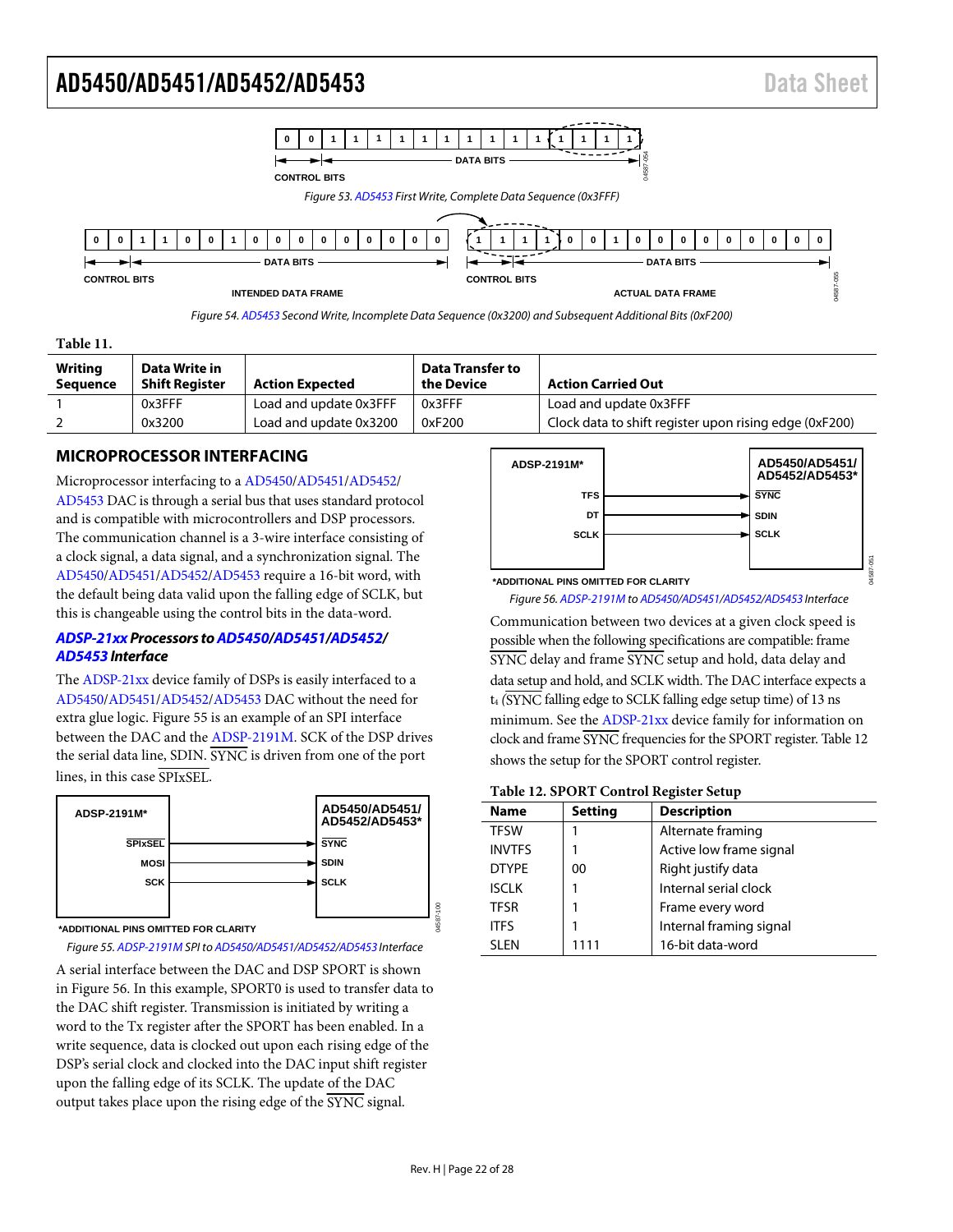#### *[ADSP-BF504](http://www.analog.com/ADSP-BF504?doc=AD5450_5451_5452_5453.pdf) to [ADSP-BF592](http://www.analog.com/ADSP-BF592?doc=AD5450_5451_5452_5453.pdf) Device Family to [AD5450/](http://www.analog.com/AD5450?doc=AD5450_5451_5452_5453.pdf)[AD5451](http://www.analog.com/AD5451?doc=AD5450_5451_5452_5453.pdf)[/AD5452/](http://www.analog.com/AD5452?doc=AD5450_5451_5452_5453.pdf)[AD5453](http://www.analog.com/AD5453?doc=AD5450_5451_5452_5453.pdf) Interface*

The [ADSP-BF504](http://www.analog.com/ADSP-BF504?doc=AD5450_5451_5452_5453.pdf) t[o ADSP-BF592](http://www.analog.com/ADSP-BF592?doc=AD5450_5451_5452_5453.pdf) device family of processors has an SPI-compatible port that enables the processor to communicate with SPI-compatible devices. A serial interface between the BlackFin® processor and th[e AD5450/](http://www.analog.com/AD5450?doc=AD5450_5451_5452_5453.pdf)[AD5451/](http://www.analog.com/AD5451?doc=AD5450_5451_5452_5453.pdf)[AD5452/](http://www.analog.com/AD5452?doc=AD5450_5451_5452_5453.pdf)[AD5453](http://www.analog.com/AD5453?doc=AD5450_5451_5452_5453.pdf) DAC is shown i[n Figure](#page-22-0) 57. In this configuration, data is transferred through the MOSI (master output, slave input) pin. SYNC is driven by the SPIxSEL pin, which is a reconfigured programmable flag pin.



<span id="page-22-0"></span>**\*ADDITIONAL PINS OMITTED FOR CLARITY**

*Figure 57[. ADSP-BF504](http://www.analog.com/ADSP-BF504?doc=AD5450_5451_5452_5453.pdf) t[o ADSP-BF592](http://www.analog.com/ADSP-BF592?doc=AD5450_5451_5452_5453.pdf) Device Family to [AD5450/](http://www.analog.com/AD5450?doc=AD5450_5451_5452_5453.pdf)[AD5451/](http://www.analog.com/AD5451?doc=AD5450_5451_5452_5453.pdf)[AD5452](http://www.analog.com/AD5452?doc=AD5450_5451_5452_5453.pdf)[/AD5453](http://www.analog.com/AD5453?doc=AD5450_5451_5452_5453.pdf) Interface (ADSP-BFxx Denotes th[e ADSP-BF504](http://www.analog.com/ADSP-BF504?doc=AD5450_5451_5452_5453.pdf) t[o ADSP-BF592\)](http://www.analog.com/ADSP-BF592?doc=AD5450_5451_5452_5453.pdf)*

The [ADSP-BF504](http://www.analog.com/ADSP-BF504?doc=AD5450_5451_5452_5453.pdf) t[o ADSP-BF592](http://www.analog.com/ADSP-BF592?doc=AD5450_5451_5452_5453.pdf) processors incorporate channel synchronous serial ports (SPORT). A serial interface between the DAC and the DSP SPORT is shown i[n Figure](#page-22-1) 58. When the SPORT is enabled, initiate transmission by writing a word to the Tx register. The data is clocked out upon each rising edge of the DSP's serial clock and clocked into the DAC's input shift register upon the falling edge its SCLK. The DAC output is updated by using the transmit frame synchronization (TFS) line to provide a SYNC signal.



<span id="page-22-1"></span>*Figure 58[. ADSP-BF504](http://www.analog.com/ADSP-BF504?doc=AD5450_5451_5452_5453.pdf) t[o ADSP-BF592](http://www.analog.com/ADSP-BF592?doc=AD5450_5451_5452_5453.pdf) Device Family SPORT to [AD5450/](http://www.analog.com/AD5450?doc=AD5450_5451_5452_5453.pdf)[AD5451](http://www.analog.com/AD5451?doc=AD5450_5451_5452_5453.pdf)[/AD5452/](http://www.analog.com/AD5452?doc=AD5450_5451_5452_5453.pdf)[AD5453](http://www.analog.com/AD5453?doc=AD5450_5451_5452_5453.pdf) Interface (ADSP-BFxx Denotes th[e ADSP-BF504](http://www.analog.com/ADSP-BF504?doc=AD5450_5451_5452_5453.pdf) t[o ADSP-BF592\)](http://www.analog.com/ADSP-BF592?doc=AD5450_5451_5452_5453.pdf)*

#### *80C51/80L51 to [AD5450/](http://www.analog.com/AD5450?doc=AD5450_5451_5452_5453.pdf)[AD5451](http://www.analog.com/AD5451?doc=AD5450_5451_5452_5453.pdf)[/AD5452/](http://www.analog.com/AD5452?doc=AD5450_5451_5452_5453.pdf)[AD5453](http://www.analog.com/AD5453?doc=AD5450_5451_5452_5453.pdf) Interface*

A serial interface between the DAC and the 80C51/80L51 is shown in [Figure 59.](#page-22-2) TxD of the 80C51/80L51 drives SCLK of the DAC serial interface, and RxD drives the serial data line, SDIN. P1.1 is a bit-programmable pin on the serial port and is used to drive SYNC. As data is transmitted to the switch, P1.1 is taken low. The 80C51/80L51 transmit data only in 8-bit bytes; therefore, only eight falling clock edges occur in the transmit cycle.

## Data Sheet **AD5450/AD5451/AD5452/AD5453**

To load data correctly to the DAC, P1.1 is left low after the first eight bits are transmitted, and a second write cycle is initiated to transmit the second byte of data. Data on RxD is clocked out of the microcontroller upon the rising edge of TxD and is valid upon the falling edge. As a result, no glue logic is required between the DAC and microcontroller interface. P1.1 is taken high following the completion of this cycle. The 80C51/80L51 provide the LSB of its SBUF register as the first bit in the data stream. The DAC input register acquires its data with the MSB as the first bit received. The transmit routine should take this into account.



<span id="page-22-2"></span>*Figure 59. 80C51/80L51 to [AD5450](http://www.analog.com/AD5450?doc=AD5450_5451_5452_5453.pdf)[/AD5451/](http://www.analog.com/AD5451?doc=AD5450_5451_5452_5453.pdf)[AD5452](http://www.analog.com/AD5452?doc=AD5450_5451_5452_5453.pdf)[/AD5453](http://www.analog.com/AD5453?doc=AD5450_5451_5452_5453.pdf) Interface*

#### *MC68HC11 t[oAD5450](http://www.analog.com/AD5450?doc=AD5450_5451_5452_5453.pdf)[/AD5451](http://www.analog.com/AD5451?doc=AD5450_5451_5452_5453.pdf)[/AD5452](http://www.analog.com/AD5452?doc=AD5450_5451_5452_5453.pdf)[/AD5453](http://www.analog.com/AD5453?doc=AD5450_5451_5452_5453.pdf) Interface*

[Figure 60](#page-22-3) is an example of a serial interface between the DAC and the MC68HC11 microcontroller (Motorola). The serial peripheral interface (SPI) on the MC68HC11 is configured for master mode (MSTR) = 1, clock polarity bit (CPOL) = 0, and clock phase bit (CPHA) = 1. The SPI is configured by writing to the SPI control register (SPCR). SCK of the 68HC11 drives the SCLK of the DAC interface; the MOSI output drives the serial data line (SDIN) of the DAC.

The SYNC signal is derived from a port line (PC7). When data is being transmitted to th[e AD5450](http://www.analog.com/AD5450?doc=AD5450_5451_5452_5453.pdf)[/AD5451](http://www.analog.com/AD5451?doc=AD5450_5451_5452_5453.pdf)[/AD5452/](http://www.analog.com/AD5452?doc=AD5450_5451_5452_5453.pdf)[AD5453,](http://www.analog.com/AD5453?doc=AD5450_5451_5452_5453.pdf)  the SYNC line is taken low (PC7). Data appearing on the MOSI output is valid upon the falling edge of SCK. Serial data from the 68HC11 is transmitted in 8-bit bytes with only eight falling clock edges occurring in the transmit cycle. Data is transmitted MSB first. To load data to the DAC, PC7 is left low after the first eight bits are transferred, and a second serial write operation is performed to the DAC. PC7 is taken high at the end of this procedure.



<span id="page-22-3"></span>**\*ADDITIONAL PINS OMITTED FOR CLARITY**

*Figure 60. MC68HC11 to [AD5450](http://www.analog.com/AD5450?doc=AD5450_5451_5452_5453.pdf)[/AD5451/](http://www.analog.com/AD5451?doc=AD5450_5451_5452_5453.pdf)[AD5452](http://www.analog.com/AD5452?doc=AD5450_5451_5452_5453.pdf)[/AD5453](http://www.analog.com/AD5453?doc=AD5450_5451_5452_5453.pdf) Interface*

If the user wants to verify the data previously written to the input shift register, the SDO line can be connected to MISO of the MC68HC11. In this configuration with  $\overline{\text{SYNC}}$  low, the shift register clocks data out upon the rising edges of SCLK.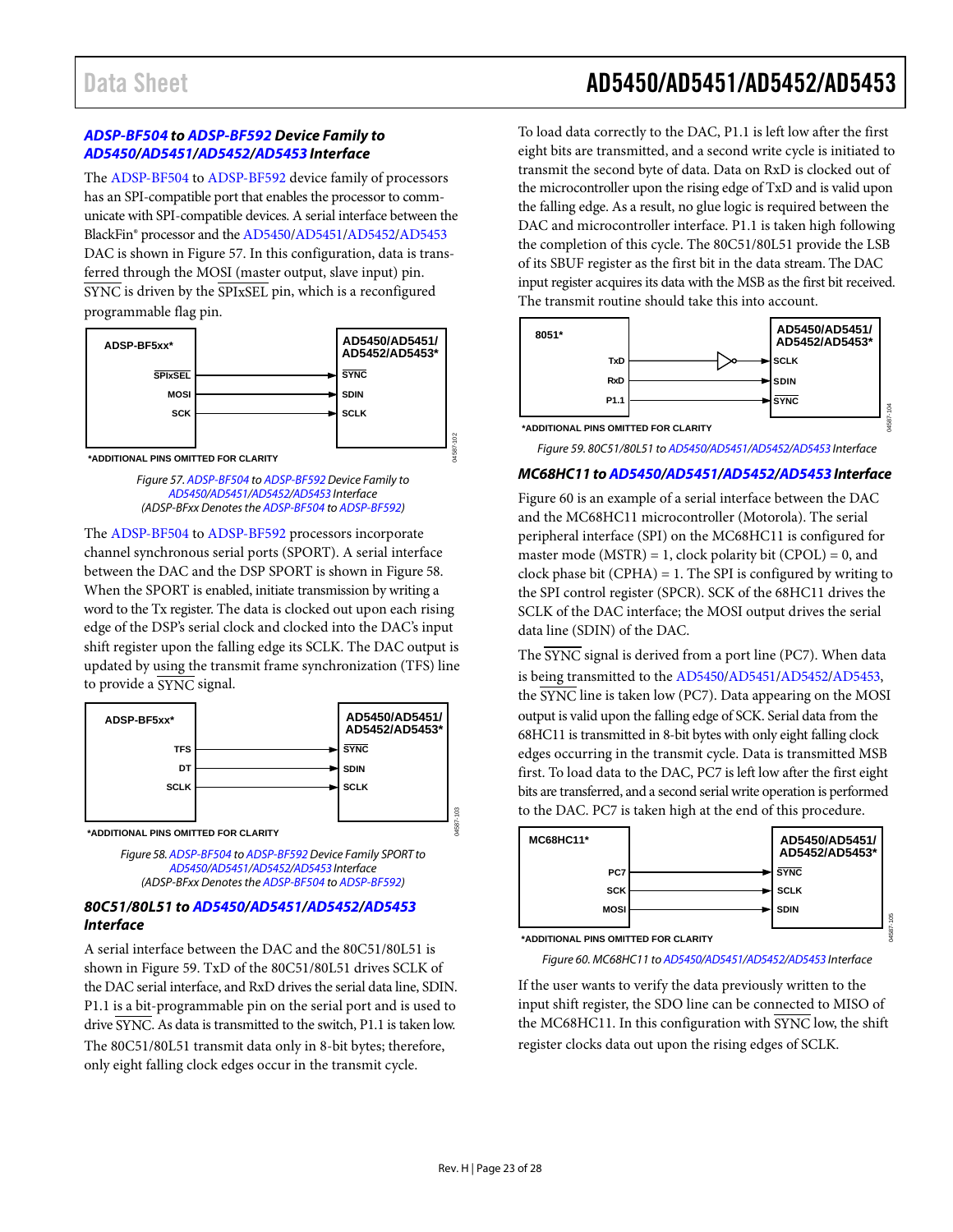#### **MICROWIRE to [AD5450](http://www.analog.com/AD5450?doc=AD5450_5451_5452_5453.pdf)[/AD5451](http://www.analog.com/AD5451?doc=AD5450_5451_5452_5453.pdf)[/AD5452/](http://www.analog.com/AD5452?doc=AD5450_5451_5452_5453.pdf)[AD5453](http://www.analog.com/AD5453?doc=AD5450_5451_5452_5453.pdf) Interface**

[Figure 61 s](#page-23-1)hows an interface between the DAC and any MICROWIRE-compatible device. Serial data is shifted out upon the falling edge of the serial clock, SK, and is clocked into the DAC input shift register upon the rising edge of SK, which corresponds to the falling edge of the DAC's SCLK.



<span id="page-23-1"></span>Figure 61. MICROWIRE t[o AD5450](http://www.analog.com/AD5450?doc=AD5450_5451_5452_5453.pdf)[/AD5451](http://www.analog.com/AD5451?doc=AD5450_5451_5452_5453.pdf)[/AD5452/](http://www.analog.com/AD5452?doc=AD5450_5451_5452_5453.pdf)[AD5453 I](http://www.analog.com/AD5453?doc=AD5450_5451_5452_5453.pdf)nterface

#### **PIC16C6x/PIC16C7x t[o AD5450](http://www.analog.com/AD5450?doc=AD5450_5451_5452_5453.pdf)[/AD5451/](http://www.analog.com/AD5451?doc=AD5450_5451_5452_5453.pdf)[AD5452/](http://www.analog.com/AD5452?doc=AD5450_5451_5452_5453.pdf) [AD5453 I](http://www.analog.com/AD5453?doc=AD5450_5451_5452_5453.pdf)nterface**

The PIC16C6x/PIC16C7x (Microchip) synchronous serial port (SSP) is configured as an SPI master with the clock polarity bit  $(CKP) = 0$ . This is done by writing to the synchronous serial port control register (SSPCON).

In this example, input/output Port RA1 is used to provide a SYNC signal and enable the serial port of the DAC. This microcontroller transfers only eight bits of data during each serial transfer operation; therefore, two consecutive write operations are required[. Figure 62](#page-23-2) shows the connection diagram.



<span id="page-23-2"></span>Figure 62. PIC16C6x/PIC16C7x t[o AD5450/](http://www.analog.com/AD5450?doc=AD5450_5451_5452_5453.pdf)[AD5451](http://www.analog.com/AD5451?doc=AD5450_5451_5452_5453.pdf)[/AD5452/](http://www.analog.com/AD5452?doc=AD5450_5451_5452_5453.pdf)[AD5453 I](http://www.analog.com/AD5453?doc=AD5450_5451_5452_5453.pdf)nterface

#### <span id="page-23-0"></span>**PCB LAYOUT AND POWER SUPPLY DECOUPLING**

In any circuit where accuracy is important, careful consideration of the power supply and ground return layout helps to ensure the rated performance. The PCB on which a [AD5450](http://www.analog.com/AD5450?doc=AD5450_5451_5452_5453.pdf)[/AD5451/](http://www.analog.com/AD5451?doc=AD5450_5451_5452_5453.pdf) [AD5452](http://www.analog.com/AD5452?doc=AD5450_5451_5452_5453.pdf)[/AD5453](http://www.analog.com/AD5453?doc=AD5450_5451_5452_5453.pdf) DAC is mounted should be designed so the analog and digital sections are separated and confined to certain areas of the board. If the DAC is in a system where multiple devices require an AGND to DGND connection, the connection should be made at one point only. The star ground point should be established as close as possible to the device.

These DACs should have ample supply bypassing of 10 μF in parallel with 0.1 μF on the supply located as close to the package as possible, ideally right up against the device. The 0.1 μF capacitor should have low effective series resistance (ESR) and low effective series inductance (ESI), like the common ceramic types that provide a low impedance path to ground at high frequencies, to handle transient currents due to internal logic switching. Low ESR 1 μF to 10 μF tantalum or electrolytic capacitors should also be applied at the supplies to minimize transient disturbance and filter out low frequency ripple.

Components, such as clocks, that produce fast switching signals should be shielded with a digital ground to avoid radiating noise to other devices of the board and should never be run near the reference inputs.

Avoid crossover of digital and analog signals. Traces on opposite sides of the board should run at right angles to each other. This reduces the effects of feedthrough through the board. A microstrip technique is the best solution, but its use is not always possible with a double-sided board. In this technique, the component side of the board is dedicated to the ground plane and signal traces are placed on the solder side.

It is good practice to employ compact, minimum lead length PCB layout design. Leads to the input should be as short as possible to minimize IR drops and stray inductance.

The PCB metal traces between VREF and RFB should also be matched to minimize gain error. To optimize high frequency performance, the I-to-V amplifier should be located as close to the device as possible.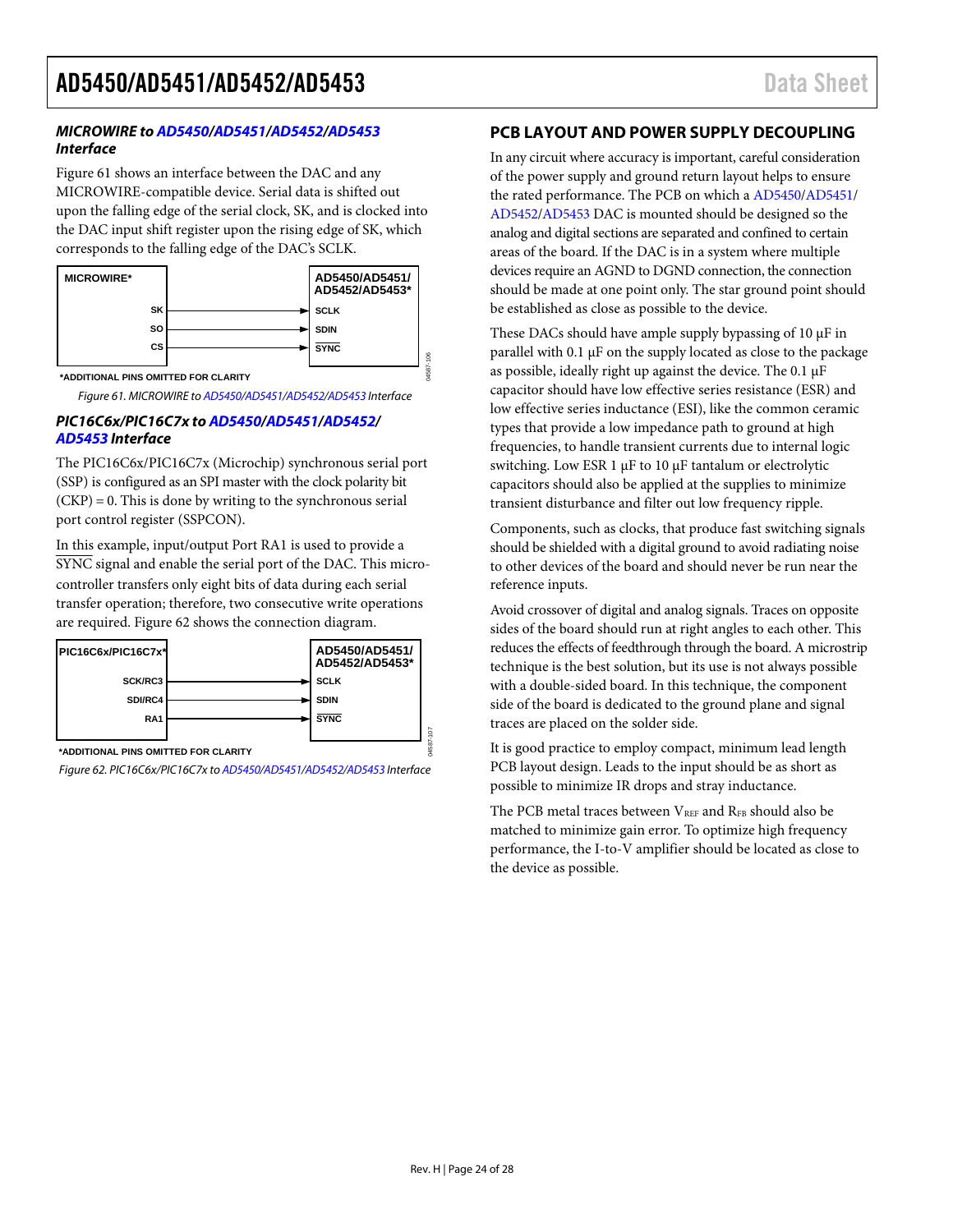| Table 13. Overview of the AD5405 to AD5453 Device Family and the AD5543 to AD5557 Device Family |  |
|-------------------------------------------------------------------------------------------------|--|
|-------------------------------------------------------------------------------------------------|--|

| Part No. | <b>Resolution</b> | <b>No. DACs</b> | INL (LSB)  | Interface | Package <sup>1</sup> | <b>Features</b>                              |
|----------|-------------------|-----------------|------------|-----------|----------------------|----------------------------------------------|
| AD5424   | 8                 | 1               | $\pm 0.25$ | Parallel  | RU-16, CP-20         | 10 MHz BW, 17 ns CS pulse width              |
| AD5426   | 8                 | 1               | ±0.25      | Serial    | <b>RM-10</b>         | 10 MHz BW, 50 MHz serial                     |
| AD5428   | 8                 | $\overline{2}$  | ±0.25      | Parallel  | <b>RU-20</b>         | 10 MHz BW, 17 ns CS pulse width              |
| AD5429   | 8                 | $\mathbf 2$     | ±0.25      | Serial    | <b>RU-10</b>         | 10 MHz BW, 50 MHz serial                     |
| AD5450   | 8                 | 1               | $\pm 0.25$ | Serial    | $UJ-8$               | 12 MHZ BW, 50 MHz serial interface           |
| AD5432   | 10                | 1               | ±0.5       | Serial    | <b>RM-10</b>         | 10 MHz BW, 50 MHz serial                     |
| AD5433   | 10                | 1               | ±0.5       | Parallel  | RU-20, CP-20         | 10 MHz BW, 17 ns CS pulse width              |
| AD5439   | 10                | 2               | ±0.5       | Serial    | <b>RU-16</b>         | 10 MHz BW, 50 MHz serial                     |
| AD5440   | 10                | $\mathbf 2$     | ±0.5       | Parallel  | <b>RU-24</b>         | 10 MHz BW, 17 ns $\overline{CS}$ pulse width |
| AD5451   | 10                | 1               | $\pm 0.25$ | Serial    | $UJ-8$               | 12 MHz BW, 50 MHz serial interface           |
| AD5443   | 12                | 1               | ±1         | Serial    | <b>RM-10</b>         | 10 MHz BW, 50 MHz serial                     |
| AD5444   | 12                | 1               | ±0.5       | Serial    | <b>RM-10</b>         | 12 MHz BW, 50 MHz serial                     |
| AD5415   | 12                | 2               | ±1         | Serial    | <b>RU-24</b>         | 10 MHz BW, 50 MHz serial                     |
| AD5405   | 12                | $\overline{2}$  | ±1         | Parallel  | $CP-40$              | 10 MHz BW, 17 ns CS pulse width              |
| AD5445   | 12                | $\mathbf 2$     | ±1         | Parallel  | RU-20, CP-20         | 10 MHz BW, 17 ns CS pulse width              |
| AD5447   | 12                | 2               | ±1         | Parallel  | <b>RU-24</b>         | 10 MHz BW, 17 ns CS pulse width              |
| AD5449   | 12                | $\overline{2}$  | ±1         | Serial    | <b>RU-16</b>         | 10 MHz BW, 50 MHz serial                     |
| AD5452   | 12                | 1               | ±0.5       | Serial    | UJ-8, RM-8           | 12 MHz BW, 50 MHz serial interface           |
| AD5446   | 14                | 1               | ±1         | Serial    | <b>RM-10</b>         | 12 MHz BW, 50 MHz serial                     |
| AD5453   | 14                | 1               | ±2         | Serial    | UJ-8, RM-8           | 12 MHz BW, 50 MHz serial                     |
| AD5553   | 14                | 1               | ±1         | Serial    | RM-8                 | 4 MHz BW, 50 MHz serial clock                |
| AD5556   | 14                | 1               | ±1         | Parallel  | <b>RU-28</b>         | 4 MHz BW, 20 ns WR pulse width               |
| AD5555   | 14                | $\overline{2}$  | ±1         | Serial    | RM-8                 | 4 MHz BW, 50 MHz serial clock                |
| AD5557   | 14                | $\overline{2}$  | ±1         | Parallel  | <b>RU-38</b>         | 4 MHz BW, 20 ns WR pulse width               |
| AD5543   | 16                | 1               | ±2         | Serial    | RM-8                 | 4 MHz BW, 50 MHz serial clock                |
| AD5546   | 16                | 1               | ±2         | Parallel  | <b>RU-28</b>         | 4 MHz BW, 20 n WR pulse width                |
| AD5545   | 16                | $\overline{2}$  | ±2         | Serial    | <b>RU-16</b>         | 4 MHz BW, 50 MHz serial clock                |
| AD5547   | 16                | 2               | ±2         | Parallel  | <b>RU-38</b>         | 4 MHz BW, 20 ns WR pulse width               |

 $1$  RU = TSSOP, CP = LFCSP, RM = MSOP, UJ = TSOT.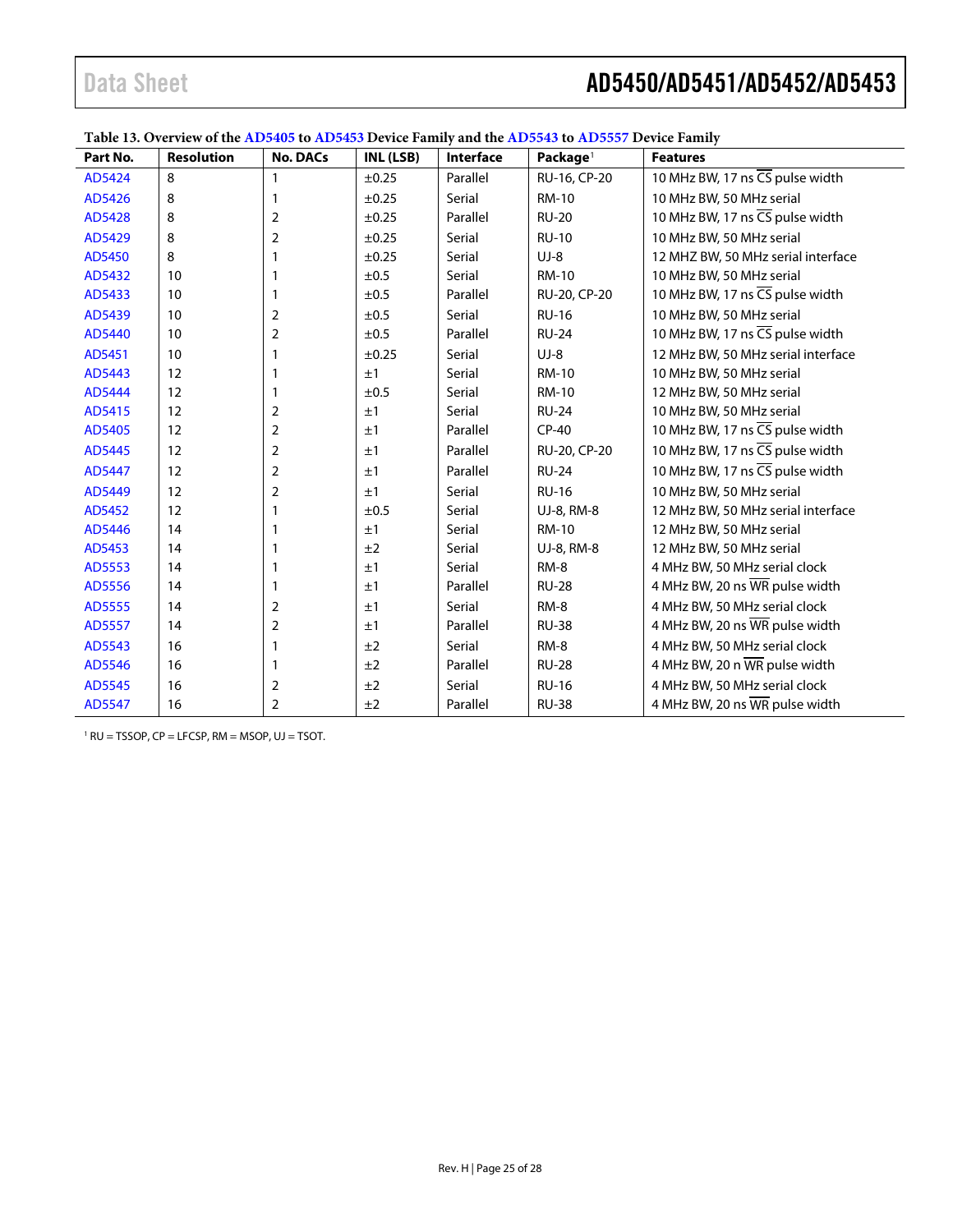### <span id="page-25-0"></span>OUTLINE DIMENSIONS



**COMPLIANT TO JEDEC STANDARDS MO-187-AA**

*Figure 64. 8-Lead Mini Small Outline Package [MSOP] (RM-8) Dimensions shown in millimeters*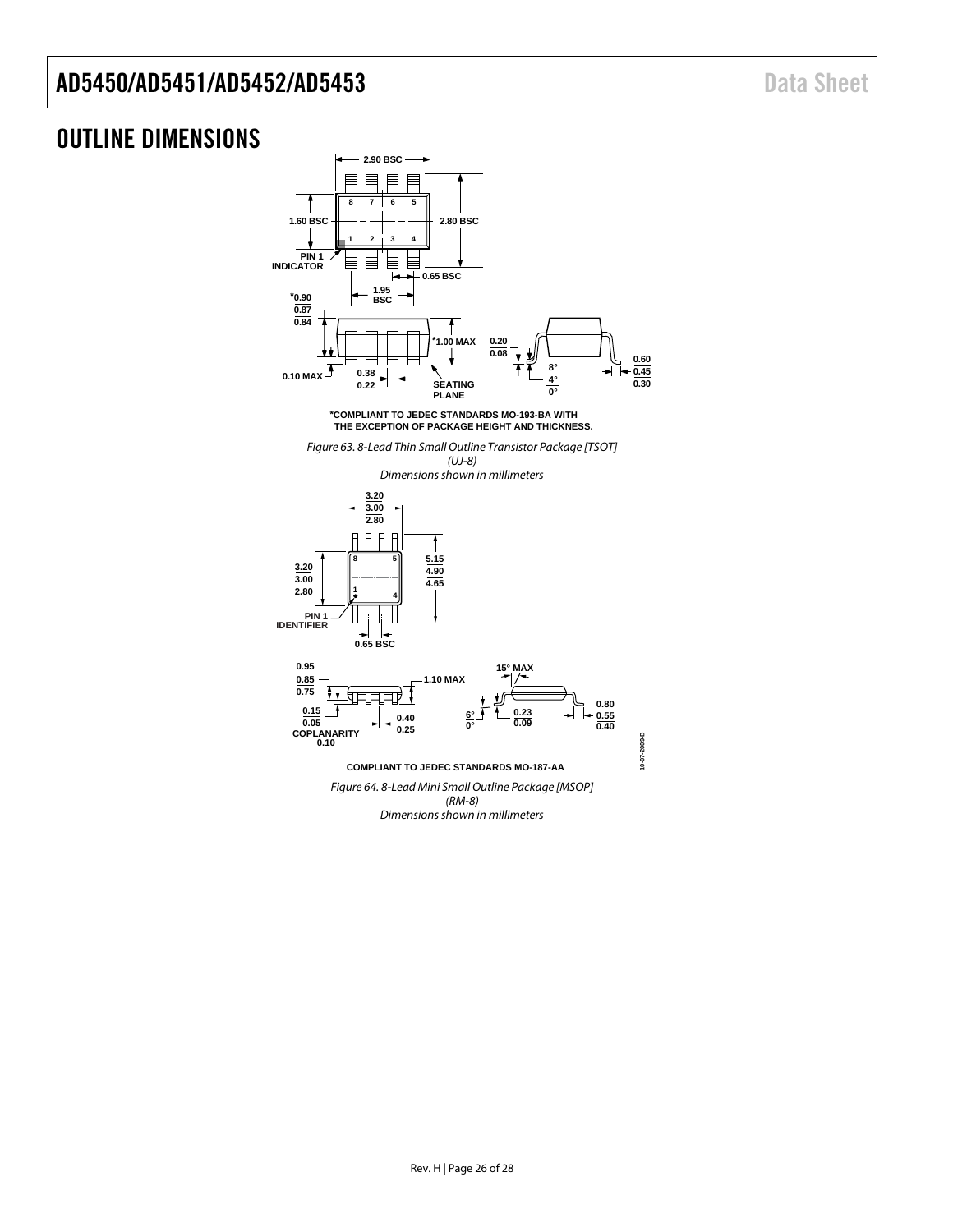

*Figure 65. 8-Lead Lead Frame Chip Scale Package [LFCSP] 3 mm × 3 mm Body and 0.75 mm Package Height, Dual Lead (CP-8-3) Dimensions shown in millimeters*

#### <span id="page-26-0"></span>**ORDERING GUIDE**

| <b>Resolution</b> | <b>INL</b> | <b>Temperature Range</b>            | <b>Package Description</b> | <b>Package Option</b> | <b>Branding</b>  |
|-------------------|------------|-------------------------------------|----------------------------|-----------------------|------------------|
| 8                 | $\pm 0.25$ | $-40^{\circ}$ C to $+125^{\circ}$ C | 8-Lead TSOT                | $UJ-8$                | D <sub>6</sub> Y |
| 10                | $\pm 0.25$ | $-40^{\circ}$ C to $+125^{\circ}$ C | 8-Lead TSOT                | $UJ-8$                | D <sub>6</sub> Z |
| 12                | ±0.5       | $-40^{\circ}$ C to $+125^{\circ}$ C | 8-Lead TSOT                | $UJ-8$                | D70              |
| 12                | $\pm 0.5$  | $-40^{\circ}$ C to $+125^{\circ}$ C | 8-Lead MSOP                | <b>RM-8</b>           | D <sub>1</sub> Z |
| 12                | ±0.5       | $-40^{\circ}$ C to $+125^{\circ}$ C | 8-Lead MSOP                | $RM-8$                | D <sub>1</sub> Z |
| 12                | ±0.5       | $-40^{\circ}$ C to $+125^{\circ}$ C | 8-Lead MSOP                | $RM-8$                | D70              |
| 12                | $\pm 0.5$  | $-40^{\circ}$ C to $+125^{\circ}$ C | 8-Lead MSOP                | $RM-8$                | D70              |
| 12                | ±0.5       | $-40^{\circ}$ C to $+125^{\circ}$ C | 8-Lead MSOP                | <b>RM-8</b>           | D70              |
| 14                | ±2         | $-40^{\circ}$ C to $+125^{\circ}$ C | 8-Lead LFCSP               | $CP-8-3$              | DG <sub>3</sub>  |
| 14                | ±2         | $-40^{\circ}$ C to $+125^{\circ}$ C | 8-Lead TSOT                | $UJ-8$                | <b>DAH</b>       |
| 14                | ±2         | $-40^{\circ}$ C to $+125^{\circ}$ C | 8-Lead MSOP                | <b>RM-8</b>           | D <sub>26</sub>  |
| 14                | ±2         | $-40^{\circ}$ C to $+125^{\circ}$ C | 8-Lead MSOP                | <b>RM-8</b>           | D <sub>26</sub>  |
| 14                | ±2         | $-40^{\circ}$ C to $+125^{\circ}$ C | 8-Lead MSOP                | $RM-8$                | D <sub>26</sub>  |
| 14                | ±2         | $-40^{\circ}$ C to $+125^{\circ}$ C | 8-Lead MSOP                | <b>RM-8</b>           | <b>DAH</b>       |
| 14                | ±2         | $-40^{\circ}$ C to $+125^{\circ}$ C | 8-Lead MSOP                | RM-8                  | <b>DAH</b>       |
| 14                | ±2         | $-40^{\circ}$ C to $+125^{\circ}$ C | 8-Lead MSOP                | <b>RM-8</b>           | <b>DAH</b>       |
|                   |            |                                     |                            |                       |                  |

<sup>1</sup> Z = RoHS Compliant Part.

 $2$  W = Qualified for Automotive Applications.

#### <span id="page-26-1"></span>**AUTOMOTIVE PRODUCTS**

The [AD5453WBCPZ-RL](http://www.analog.com/AD5453?doc=AD5450_5451_5452_5453.pdf) model is available with controlled manufacturing to support the quality and reliability requirements of automotive applications. Note that this automotive model may have specifications that differ from the commercial models; therefore, designers should review th[e Specifications](#page-2-0) section of this data sheet carefully. Only the automotive grade products shown are available for use in automotive applications. Contact your local Analog Devices account representative for specific product ordering information and to obtain the specific Automotive Reliability reports for these models.